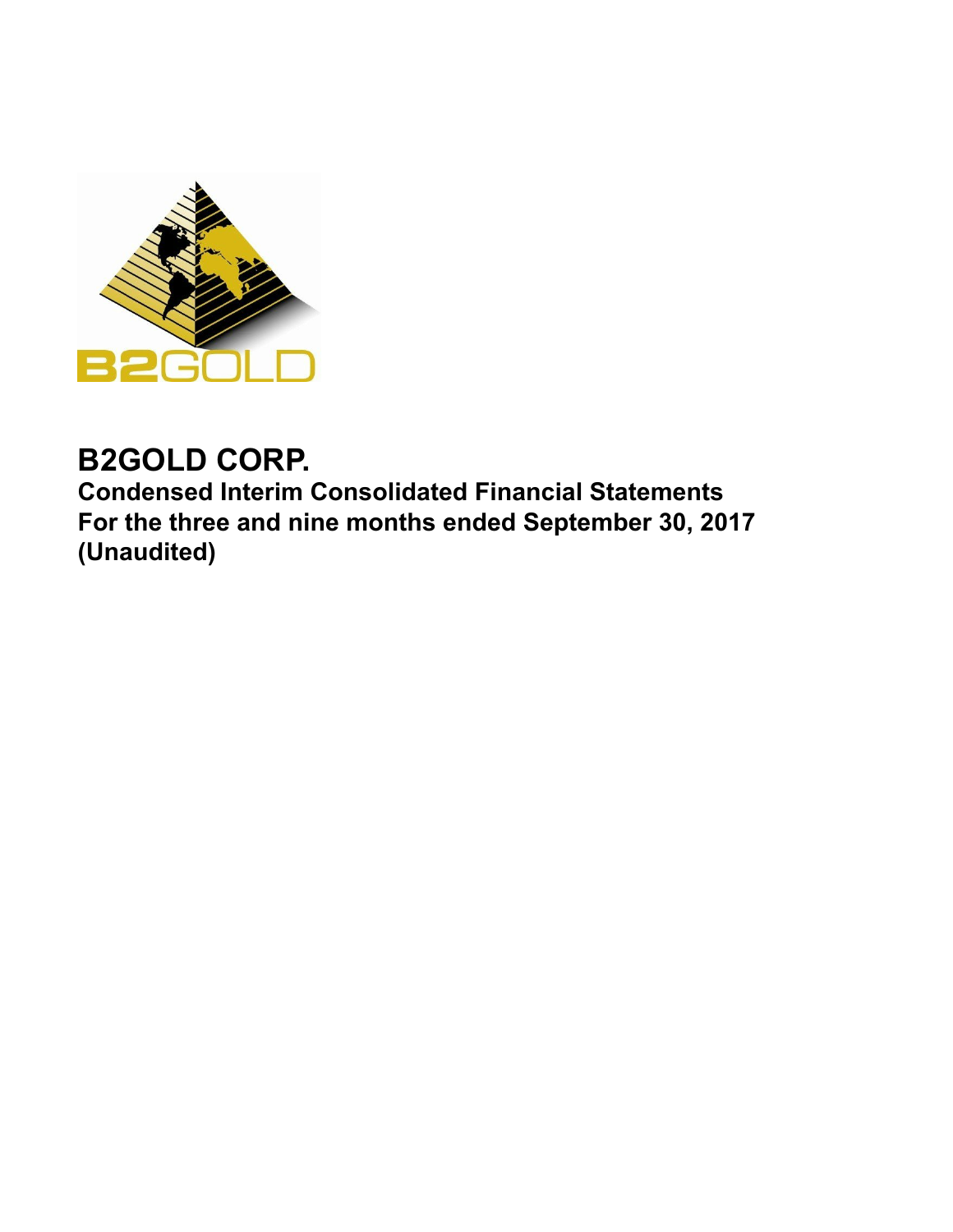### **B2GOLD CORP. CONDENSED INTERIM CONSOLIDATED STATEMENTS OF OPERATIONS FOR THE THREE AND NINE MONTHS ENDED SEPTEMBER 30**

(Expressed in thousands of United States dollars, except per share amounts) (Unaudited)

|                                                                                 |    | For the three<br>months ended<br>Sept. 30, 2017 |    | For the three<br>months ended<br>Sept. 30, 2016 |    | For the nine<br>months ended<br>Sept. 30, 2017 |    | For the nine<br>months ended<br>Sept. 30, 2016 |  |
|---------------------------------------------------------------------------------|----|-------------------------------------------------|----|-------------------------------------------------|----|------------------------------------------------|----|------------------------------------------------|--|
| Gold revenue                                                                    | \$ | 154,109                                         | \$ | 193,049                                         | \$ | 464,687                                        | \$ | 502,104                                        |  |
| <b>Cost of sales</b>                                                            |    |                                                 |    |                                                 |    |                                                |    |                                                |  |
| <b>Production costs</b>                                                         |    | (72, 777)                                       |    | (69, 942)                                       |    | (220, 622)                                     |    | (197, 732)                                     |  |
| Depreciation and depletion                                                      |    | (37, 551)                                       |    | (44, 234)                                       |    | (118, 946)                                     |    | (117, 485)                                     |  |
| Royalties and production taxes                                                  |    | (6, 539)                                        |    | (7, 840)                                        |    | (17, 954)                                      |    | (19,261)                                       |  |
| <b>Total cost of sales</b>                                                      |    | (116, 867)                                      |    | (122, 016)                                      |    | (357, 522)                                     |    | (334, 478)                                     |  |
| Gross profit                                                                    |    | 37,242                                          |    | 71,033                                          |    | 107,165                                        |    | 167,626                                        |  |
| General and administrative                                                      |    | (8, 485)                                        |    | (8, 137)                                        |    | (25, 229)                                      |    | (23, 799)                                      |  |
| Share-based payments (Note 9)                                                   |    | (3,938)                                         |    | (3,963)                                         |    | (13, 252)                                      |    | (11, 435)                                      |  |
| Gain on sale of Lynn Lake royalty (Note 6)                                      |    |                                                 |    |                                                 |    | 6,593                                          |    |                                                |  |
| Write-down of mineral property interests (Note 6)                               |    | (2,046)                                         |    | (9,749)                                         |    | (3, 485)                                       |    | (13,616)                                       |  |
| Provision for non-recoverable input taxes                                       |    | 208                                             |    | (479)                                           |    | (1, 340)                                       |    | (1,508)                                        |  |
| Foreign exchange losses                                                         |    | (1, 472)                                        |    | (105)                                           |    | (2,880)                                        |    | (1,890)                                        |  |
| Other                                                                           |    | (259)                                           |    | (714)                                           |    | (1, 543)                                       |    | (4,298)                                        |  |
| <b>Operating income</b>                                                         |    | 21,250                                          |    | 47,886                                          |    | 66,029                                         |    | 111,080                                        |  |
| Unrealized gain (loss) on fair value of convertible notes (Note 8)              |    | 8,046                                           |    | (9,276)                                         |    | (3,932)                                        |    | (52,669)                                       |  |
| Community relations                                                             |    | (1,658)                                         |    | (677)                                           |    | (4, 329)                                       |    | (2,522)                                        |  |
| Interest and financing expense                                                  |    | (2, 140)                                        |    | (2, 293)                                        |    | (7, 411)                                       |    | (8,225)                                        |  |
| Realized losses on derivative instruments                                       |    | (1, 344)                                        |    | (3,264)                                         |    | (2,684)                                        |    | (12, 511)                                      |  |
| Unrealized gains (losses) on derivative instruments                             |    | 2,454                                           |    | 12,532                                          |    | (16)                                           |    | 2,432                                          |  |
| Write-down of long-term investments (Note 5)                                    |    | (157)                                           |    | (3)                                             |    | (1,613)                                        |    | (185)                                          |  |
| Other                                                                           |    | (1, 230)                                        |    | (83)                                            |    | (1, 421)                                       |    | (1,408)                                        |  |
| Income before taxes                                                             |    | 25,221                                          |    | 44,822                                          |    | 44,623                                         |    | 35,992                                         |  |
| Current income tax, withholding and other taxes expense (Note 14)               |    | (6, 975)                                        |    | (6,664)                                         |    | (14, 233)                                      |    | (14, 999)                                      |  |
| Deferred income tax (expense) recovery (Note 14)                                |    | (5, 853)                                        |    | (2,480)                                         |    | (3, 290)                                       |    | 9,530                                          |  |
| Net income for the period                                                       | \$ | 12,393                                          | \$ | 35,678                                          | \$ | 27,100                                         | \$ | 30,523                                         |  |
| Attributable to:                                                                |    |                                                 |    |                                                 |    |                                                |    |                                                |  |
| Shareholders of the Company                                                     | \$ | 11,443                                          | \$ | 34,923                                          | \$ | 26,973                                         | \$ | 32,910                                         |  |
| Non-controlling interests                                                       |    | 950                                             |    | 755                                             |    | 127                                            |    | (2, 387)                                       |  |
| Net income for the period                                                       | \$ | 12,393                                          | \$ | 35,678                                          | \$ | 27,100                                         | \$ | 30,523                                         |  |
| Earnings per share<br>(attributable to shareholders of the Company) (Note 9)    |    |                                                 |    |                                                 |    |                                                |    |                                                |  |
| Basic                                                                           | \$ | 0.01                                            | \$ | 0.04                                            | \$ | 0.03                                           | \$ | 0.04                                           |  |
| Diluted                                                                         | \$ | 0.00                                            | \$ | 0.04                                            | \$ | 0.03                                           | \$ | 0.03                                           |  |
| Weighted average number of common shares outstanding<br>(in thousands) (Note 9) |    |                                                 |    |                                                 |    |                                                |    |                                                |  |
| Basic                                                                           |    | 978,680                                         |    | 948,305                                         |    | 975,246                                        |    | 935,276                                        |  |
| Diluted                                                                         |    | 1,058,345                                       |    | 970,994                                         |    | 990,946                                        |    | 947,707                                        |  |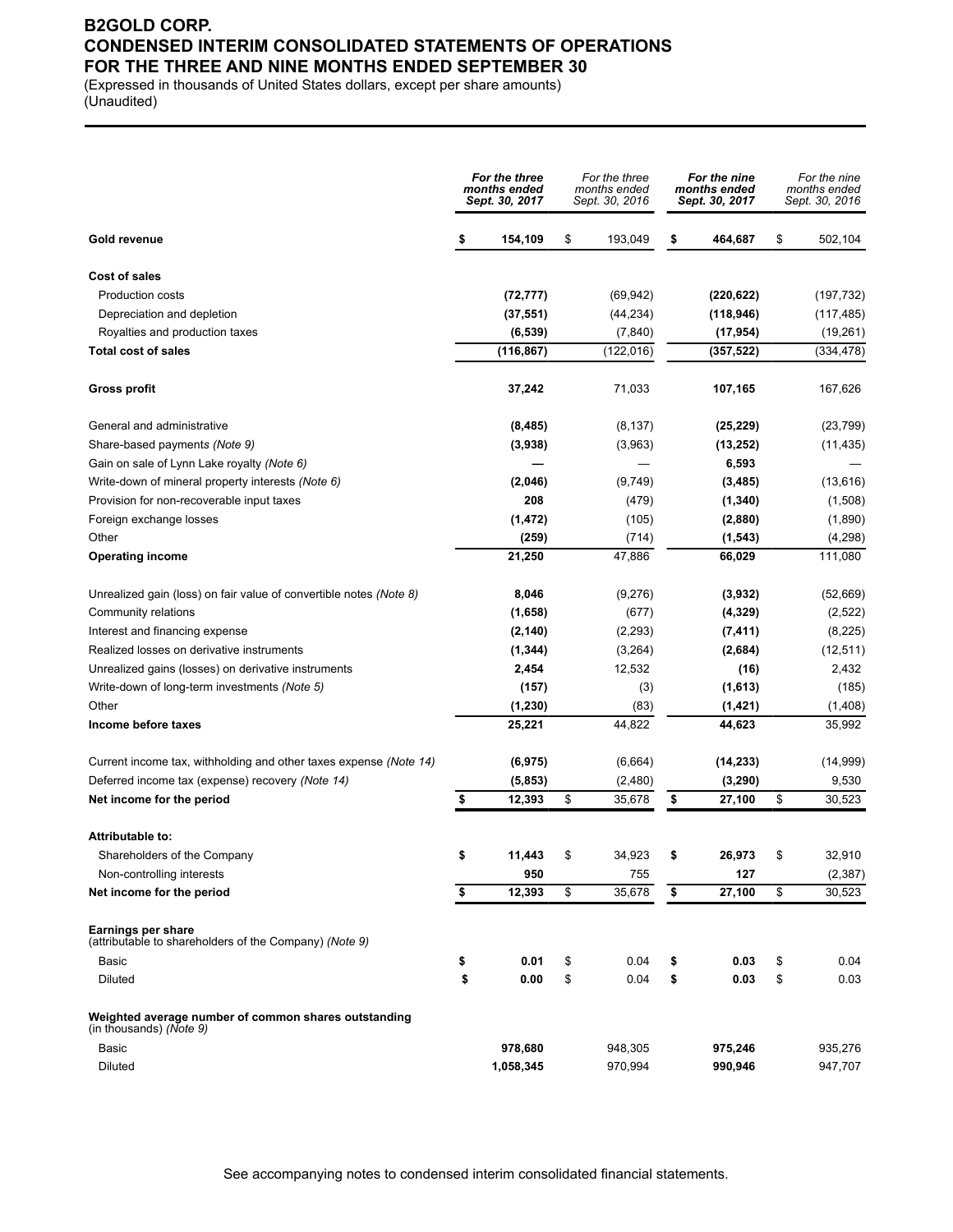### **B2GOLD CORP. CONDENSED INTERIM CONSOLIDATED STATEMENTS OF COMPREHENSIVE INCOME FOR THE THREE AND NINE MONTHS ENDED SEPTEMBER 30**

(Expressed in thousands of United States dollars) (Unaudited)

|                                                                                |    | For the three<br>months ended<br>Sept. 30, 2017 | For the three<br>months ended<br>Sept. 30, 2016 | For the nine<br>months ended<br>Sept. 30, 2017 | For the nine<br>months ended<br>Sept. 30, 2016 |
|--------------------------------------------------------------------------------|----|-------------------------------------------------|-------------------------------------------------|------------------------------------------------|------------------------------------------------|
| Net income for the period                                                      | 5  | 12,393                                          | \$<br>35,678                                    | \$<br>27,100                                   | \$<br>30,523                                   |
| Other comprehensive (loss) income                                              |    |                                                 |                                                 |                                                |                                                |
| Items that may be reclassified subsequently to net income:                     |    |                                                 |                                                 |                                                |                                                |
| Unrealized (loss) gain on investments, net of deferred tax<br>expense (Note 5) |    | (94)                                            | 153                                             | 465                                            | 3,645                                          |
| Other comprehensive (loss) income for the period                               |    | (94)                                            | 153                                             | 465                                            | 3,645                                          |
| Total comprehensive income for the period                                      |    | 12,299                                          | \$<br>35,831                                    | \$<br>27,565                                   | \$<br>34,168                                   |
| Total other comprehensive (loss) income attributable to:                       |    |                                                 |                                                 |                                                |                                                |
| Shareholders of the Company                                                    | \$ | (94)                                            | \$<br>153                                       | \$<br>465                                      | \$<br>3,645                                    |
| Non-controlling interests                                                      |    |                                                 |                                                 |                                                |                                                |
|                                                                                | \$ | (94)                                            | \$<br>153                                       | \$<br>465                                      | \$<br>3,645                                    |
| Total comprehensive income (loss) attributable to:                             |    |                                                 |                                                 |                                                |                                                |
| Shareholders of the Company                                                    | \$ | 11,349                                          | \$<br>35.076                                    | \$<br>27,438                                   | \$<br>36,555                                   |
| Non-controlling interests                                                      |    | 950                                             | 755                                             | 127                                            | (2, 387)                                       |
|                                                                                |    | 12,299                                          | \$<br>35,831                                    | \$<br>27,565                                   | \$<br>34,168                                   |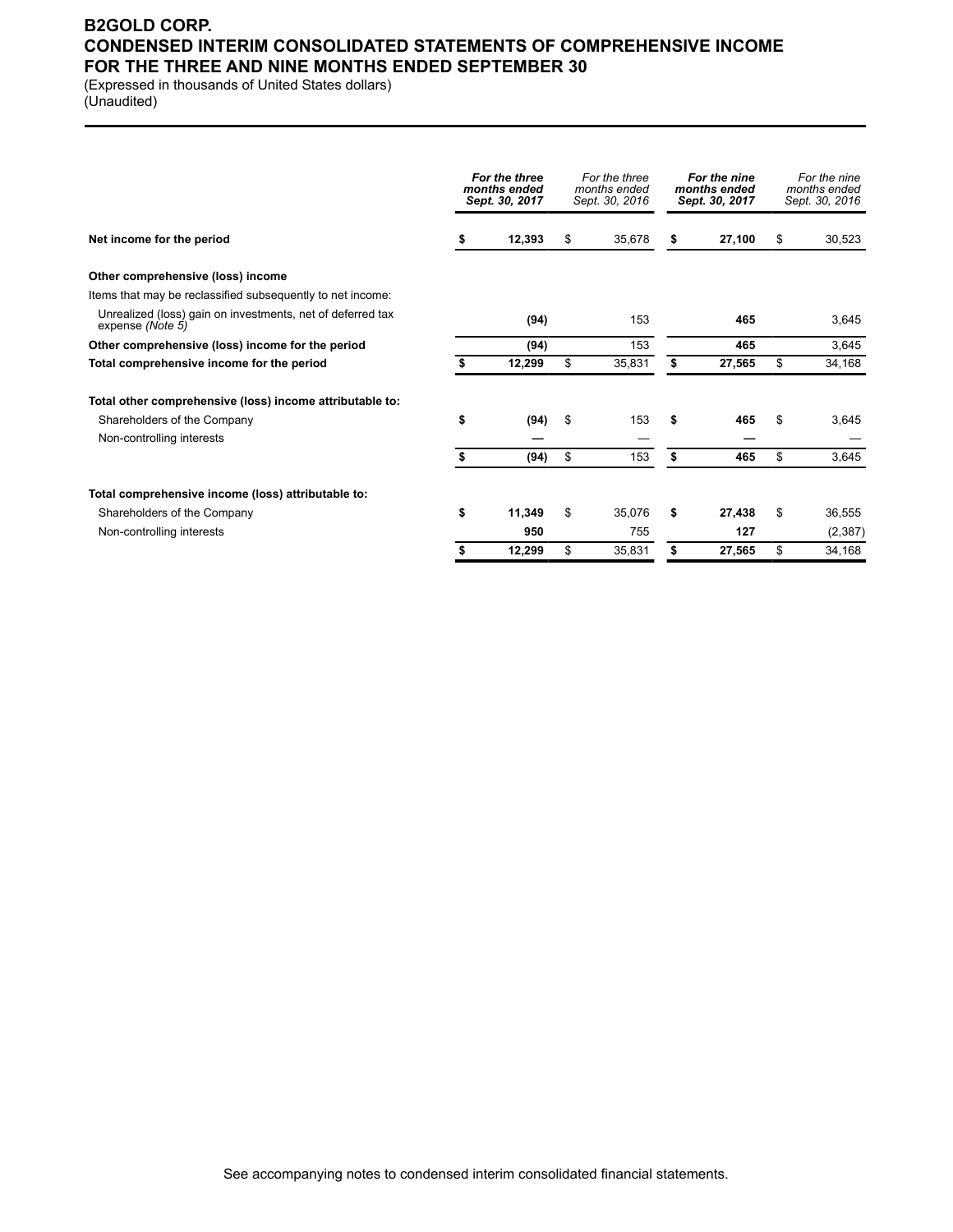### **B2GOLD CORP. CONDENSED INTERIM CONSOLIDATED STATEMENTS OF CASH FLOWS FOR THE THREE AND NINE MONTHS ENDED SEPTEMBER 30**

(Expressed in thousands of United States dollars) (Unaudited)

|                                                                                      | For the three<br>months ended<br>Sept. 30, 2017 | For the three<br>months ended<br>Sept. 30, 2016 | For the nine<br>months ended<br>Sept. 30, 2017 | For the nine<br>months ended<br>Sept. 30, 2016 |
|--------------------------------------------------------------------------------------|-------------------------------------------------|-------------------------------------------------|------------------------------------------------|------------------------------------------------|
| <b>Operating activities</b>                                                          |                                                 |                                                 |                                                |                                                |
| Net income for the period                                                            | \$<br>12,393                                    | \$<br>35,678                                    | 27,100<br>\$                                   | \$<br>30,523                                   |
| Mine restoration provisions settled                                                  | (231)                                           | (24)                                            | (255)                                          | (122)                                          |
| Non-cash charges, net (Note 15)                                                      | 27,377                                          | 57,434                                          | 101,378                                        | 190,044                                        |
| Changes in non-cash working capital (Note 15)                                        | 2,511                                           | (6, 879)                                        | (22, 814)                                      | (10,601)                                       |
| Proceeds from prepaid sales (Note 10)                                                |                                                 |                                                 | 30,000                                         | 120,000                                        |
| Changes in long-term value added tax receivables                                     | (278)                                           | 4,107                                           | (6,015)                                        | (371)                                          |
| Cash provided by operating activities                                                | 41,772                                          | 90,316                                          | 129,394                                        | 329,473                                        |
| <b>Financing activities</b>                                                          |                                                 |                                                 |                                                |                                                |
| Credit facility, drawdowns net of transaction costs (Note 8)                         | 70,699                                          |                                                 | 120,341                                        | 50,000                                         |
| Repayment of credit facility (Note 8)                                                |                                                 | (25,000)                                        |                                                | (125,000)                                      |
| Otjikoto equipment loan facility, drawdowns net of transaction<br>costs (Note 8)     | 6,085                                           |                                                 | 6,085                                          | 11,043                                         |
| Repayment of Otjikoto equipment loan facility (Note 8)                               | (2,579)                                         |                                                 | (7, 117)                                       | (3,823)                                        |
| Fekola equipment loan facility, drawdowns net of transaction<br>costs (Note 8)       |                                                 |                                                 | 37,132                                         |                                                |
| Repayment of Fekola equipment loan facility (Note 8)                                 |                                                 |                                                 | (1,997)                                        |                                                |
| Masbate equipment loan facility, drawdowns net of transaction<br>costs (Note 8)      | 8,114                                           |                                                 | 8,114                                          |                                                |
| Repayment of Nicaraguan equipment loans                                              | (416)                                           | (423)                                           | (1, 135)                                       | (1,355)                                        |
| Interest and commitment fees paid                                                    | (1,485)                                         | (2,301)                                         | (11, 033)                                      | (12, 101)                                      |
| Common shares issued for cash on exercise of stock options<br>(Note 9)               | 1,869                                           | 30,234                                          | 25,068                                         | 37,029                                         |
| Common shares issued under At-The-Market offering, net of<br>issuance costs (Note 9) |                                                 | 24,963                                          |                                                | 24,963                                         |
| Restricted cash movement                                                             | (849)                                           | (203)                                           | (6,948)                                        | (1, 372)                                       |
| Cash provided (used) by financing activities                                         | 81,438                                          | 27,270                                          | 168,510                                        | (20, 616)                                      |
| <b>Investing activities</b>                                                          |                                                 |                                                 |                                                |                                                |
| Expenditures on mining interests:                                                    |                                                 |                                                 |                                                |                                                |
| Otjikoto Mine, development and sustaining capital                                    | (20, 881)                                       | (7, 523)                                        | (36,088)                                       | (33, 849)                                      |
| Masbate Mine, development and sustaining capital                                     | (6, 114)                                        | (4, 911)                                        | (36, 480)                                      | (22, 261)                                      |
| Libertad Mine, development and sustaining capital                                    | (5,868)                                         | (2, 287)                                        | (18, 137)                                      | (13, 987)                                      |
| Limon Mine, development and sustaining capital                                       | (4, 541)                                        | (2,328)                                         | (10, 976)                                      | (5,289)                                        |
| Fekola Project, development                                                          | (65, 318)                                       | (64,180)                                        | (208,109)                                      | (161, 619)                                     |
| Gramalote Project, prefeasibility and exploration                                    | (3, 512)                                        | (1,990)                                         | (8,692)                                        | (4,806)                                        |
| Other exploration and development (Note 15)                                          | (14, 942)                                       | (10, 539)                                       | (40, 615)                                      | (23, 372)                                      |
| Cash proceeds from sale of Lynn Lake royalty, net of transaction<br>costs (Note 6)   |                                                 |                                                 | 6,593                                          |                                                |
| Purchase of non-controlling interest                                                 |                                                 |                                                 |                                                | (6,000)                                        |
| Other                                                                                | (84)                                            | 168                                             | (201)                                          | 807                                            |
| Cash used by investing activities                                                    | (121, 260)                                      | (93, 590)                                       | (352, 705)                                     | (270, 376)                                     |
| Increase (decrease) in cash and cash equivalents                                     | 1,950                                           | 23,996                                          | (54, 801)                                      | 38,481                                         |
| Effect of exchange rate changes on cash and cash equivalents                         | (434)                                           | (40)                                            | (161)                                          | 134                                            |
| Cash and cash equivalents, beginning of period                                       | 88,193                                          | 99,802                                          | 144,671                                        | 85,143                                         |
| Cash and cash equivalents, end of period                                             | \$<br>89,709                                    | \$<br>123,758                                   | \$<br>89,709                                   | \$<br>123,758                                  |

**Supplementary cash flow information** *(Note 15)*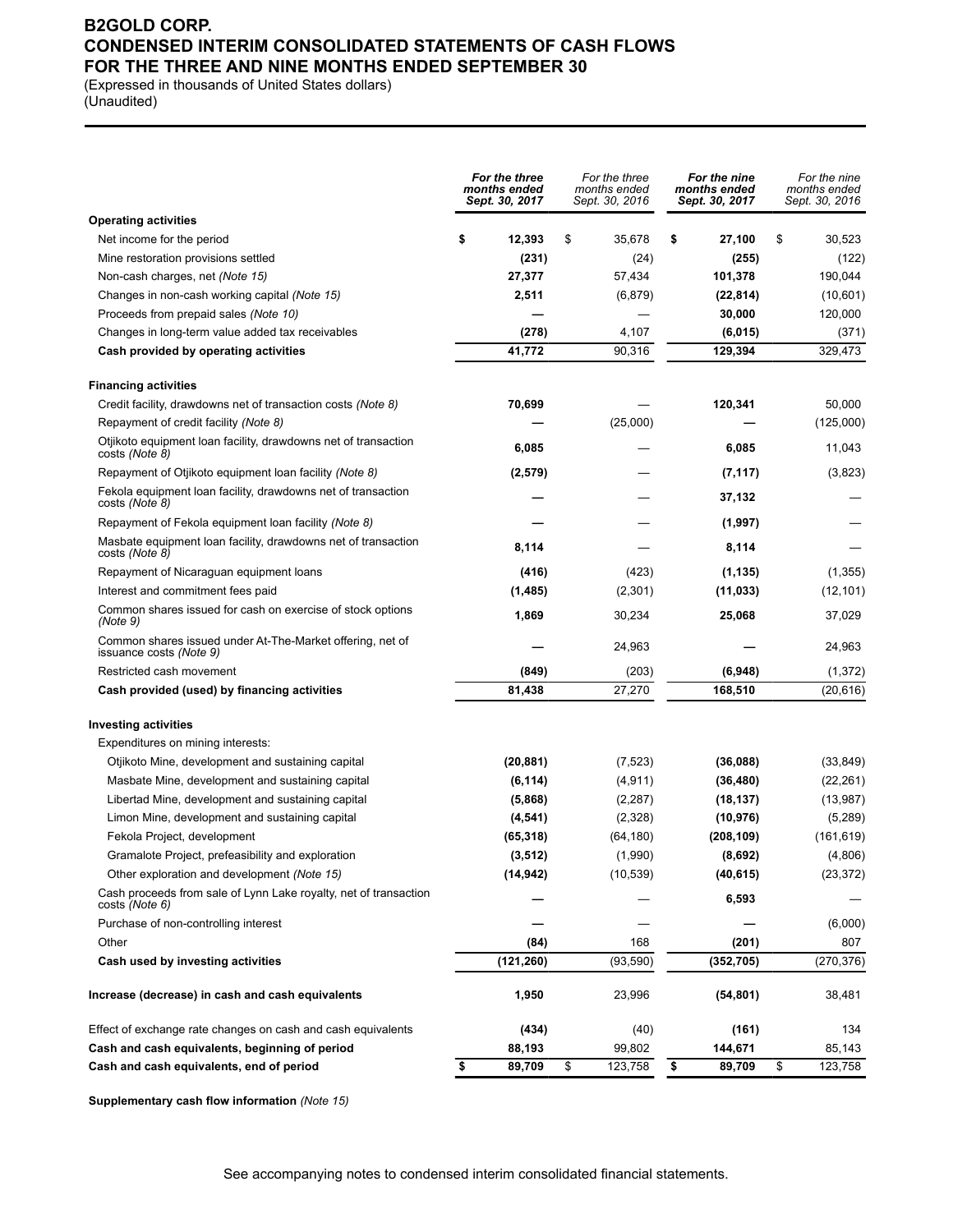### **B2GOLD CORP. CONDENSED INTERIM CONSOLIDATED BALANCE SHEETS** (Expressed in thousands of United States dollars)

(Unaudited)

|                                                                   | As at September 30,<br>2017 |    | As at December 31,<br>2016 |  |  |
|-------------------------------------------------------------------|-----------------------------|----|----------------------------|--|--|
| <b>Assets</b>                                                     |                             |    |                            |  |  |
| <b>Current</b>                                                    |                             |    |                            |  |  |
| Cash and cash equivalents                                         | \$<br>89,709                | \$ | 144,671                    |  |  |
| Accounts receivable, prepaids and other                           | 14,563                      |    | 10,723                     |  |  |
| Value-added and other tax receivables                             | 19,925                      |    | 16,984                     |  |  |
| Inventories (Note 4)                                              | 118,088                     |    | 104,691                    |  |  |
|                                                                   | 242,285                     |    | 277,069                    |  |  |
| Long-term investments (Note 5)                                    | 8,950                       |    | 10,028                     |  |  |
| Value-added tax receivables                                       | 22,698                      |    | 18,024                     |  |  |
| Mining interests (Notes 6 and Note 18 - Schedules)                |                             |    |                            |  |  |
| Owned by subsidiaries                                             | 2,208,960                   |    | 1,950,356                  |  |  |
| Investments in joint ventures                                     | 61,671                      |    | 53,724                     |  |  |
| Other assets (Note 7)                                             | 34,635                      |    | 26,934                     |  |  |
|                                                                   | \$<br>2,579,199             | \$ | 2,336,135                  |  |  |
| Liabilities                                                       |                             |    |                            |  |  |
| <b>Current</b>                                                    |                             |    |                            |  |  |
| Accounts payable and accrued liabilities                          | \$<br>93,433                | \$ | 81,722                     |  |  |
| Current taxes payable                                             | 11,724                      |    | 13,180                     |  |  |
| Current portion of long-term debt (Note 8)                        | 27,287                      |    | 13,935                     |  |  |
| Current portion of derivative instruments at fair value (Note 12) | 7,682                       |    | 3,466                      |  |  |
| Current portion of prepaid sales (Note 10)                        | 60,000                      |    | 57,450                     |  |  |
| Other current liabilities                                         | 6,961                       |    | 6,288                      |  |  |
|                                                                   | 207,087                     |    | 176,041                    |  |  |
| Derivative instruments at fair value (Note 12)                    | 2,348                       |    | 6,439                      |  |  |
|                                                                   |                             |    | 472,845                    |  |  |
| Long-term debt (Note 8)                                           | 634,418                     |    |                            |  |  |
| Prepaid sales (Note 10)                                           | 45,000                      |    | 62,550                     |  |  |
| Mine restoration provisions                                       | 82,305                      |    | 81,162                     |  |  |
| Deferred income taxes                                             | 77,432                      |    | 74,072                     |  |  |
| <b>Employee benefits obligation</b>                               | 7,702                       |    | 7,860                      |  |  |
| Other long-term liabilities                                       | 423                         |    | 602                        |  |  |
|                                                                   | 1,056,715                   |    | 881,571                    |  |  |
| <b>Equity</b>                                                     |                             |    |                            |  |  |
| Shareholders' equity                                              |                             |    |                            |  |  |
| Share capital (Note 9)                                            |                             |    |                            |  |  |
| Issued: 979,174,457 common shares (Dec 31, 2016 - 964,892,433)    | 2,192,696                   |    | 2,151,993                  |  |  |
| Contributed surplus                                               | 55,843                      |    | 56,191                     |  |  |
| Accumulated other comprehensive loss                              | (94, 970)                   |    | (95, 435)                  |  |  |
| Deficit                                                           | (640, 787)                  |    | (667, 760)                 |  |  |
|                                                                   | 1,512,782                   |    | 1,444,989                  |  |  |
| Non-controlling interests                                         | 9,702                       |    | 9,575                      |  |  |
|                                                                   | 1,522,484                   |    | 1,454,564                  |  |  |
|                                                                   | \$<br>2,579,199             | \$ | 2,336,135                  |  |  |
| Commitments (Note 17)                                             |                             |    |                            |  |  |
| Approved by the Board<br>"Clive T. Johnson"<br>Director           | "Robert J. Gayton"          |    | Director                   |  |  |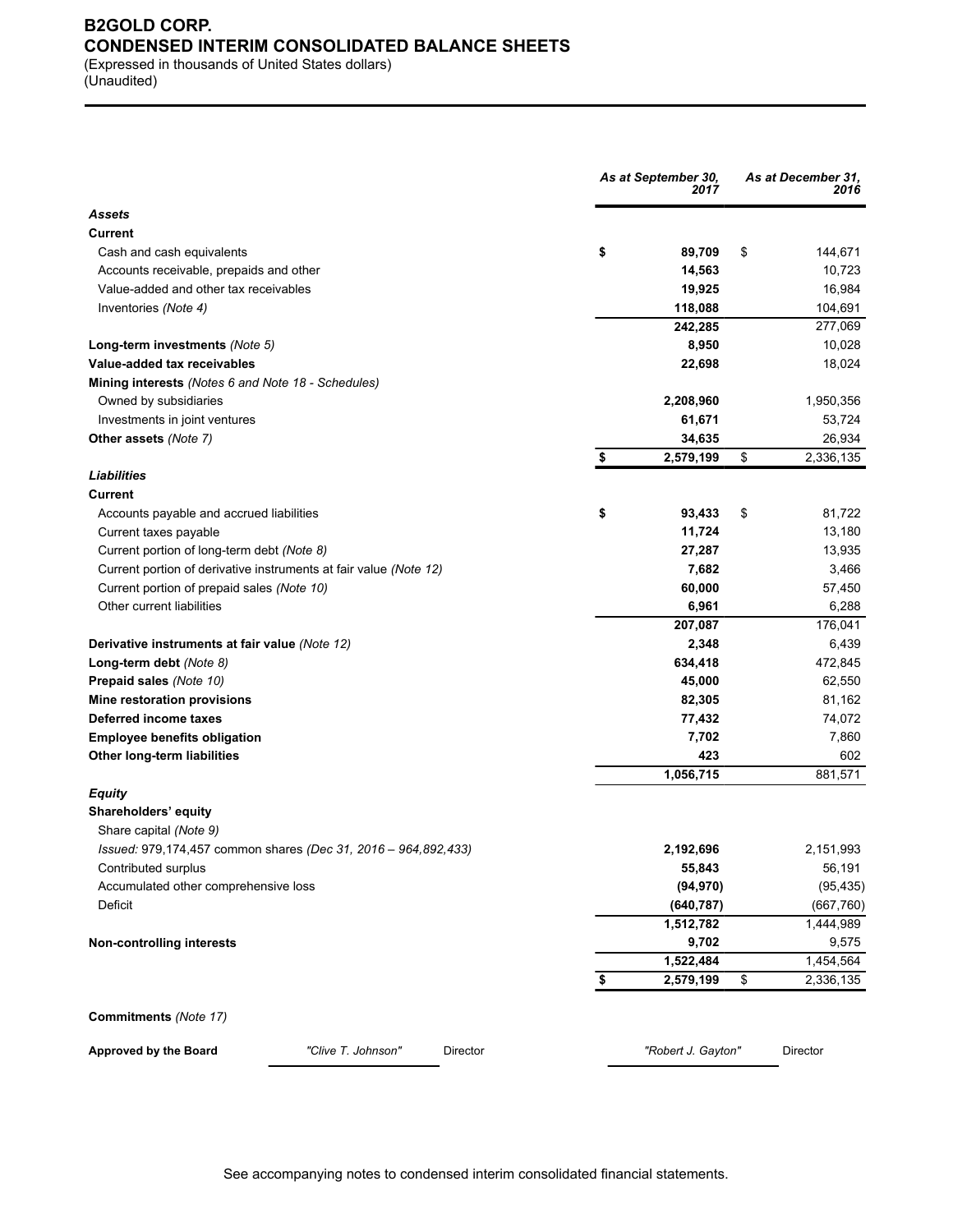### **B2GOLD CORP. CONDENSED INTERIM CONSOLIDATED STATEMENTS OF CHANGES IN EQUITY FOR THE NINE MONTHS ENDED SEPTEMBER 30**

(Expressed in thousands of United States dollars) (Unaudited)

|                                                                         |                           |                  |                        | 2017                                                 |                 |                                  |                    |
|-------------------------------------------------------------------------|---------------------------|------------------|------------------------|------------------------------------------------------|-----------------|----------------------------------|--------------------|
|                                                                         | <b>Shares</b><br>('000's) | Share<br>capital | Contributed<br>surplus | <b>Accumulated</b><br>other<br>comprehensive<br>loss | <b>Deficit</b>  | Non-<br>controlling<br>interests | Total<br>equity    |
| Balance at December 31, 2016                                            | 964,892                   | $$2,151,993$ \$  | 56,191 \$              | $(95, 435)$ \$                                       | $(667,760)$ \$  | 9,575                            | \$1,454,564        |
| Net income for the period                                               |                           |                  |                        |                                                      | 26,973          | 127                              | 27,100             |
| Unrealized gain on investments, net of<br>deferred tax expense (Note 5) |                           |                  |                        | 465                                                  |                 |                                  | 465                |
| Shares issued on exercise of stock<br>options (Note 9)                  | 12,522                    | 24,269           |                        |                                                      |                 |                                  | 24,269             |
| Shares issued on vesting of RSUs                                        | 1,760                     | 3,584            | (3,584)                |                                                      |                 |                                  |                    |
| Share-based payments (Note 9)                                           |                           |                  | 16,086                 |                                                      |                 |                                  | 16,086             |
| Transfer to share capital on exercise of<br>stock options               |                           | 12,850           | (12, 850)              |                                                      |                 |                                  |                    |
| Balance at September 30, 2017                                           | 979,174                   | $$2,192,696$ \$  | 55,843 \$              | $(94, 970)$ \$                                       | $(640, 787)$ \$ |                                  | 9,702 \$ 1,522,484 |

|                                                                                     |                           |                         |                        | 2016                                                 |                 |                                  |                   |
|-------------------------------------------------------------------------------------|---------------------------|-------------------------|------------------------|------------------------------------------------------|-----------------|----------------------------------|-------------------|
|                                                                                     | <b>Shares</b><br>('000's) | <b>Share</b><br>capital | Contributed<br>surplus | <b>Accumulated</b><br>other<br>comprehensive<br>loss | <b>Deficit</b>  | Non-<br>controlling<br>interests | Total<br>equity   |
| Balance at December 31, 2015                                                        | 927,073                   | $$2,036,778$ \$         | 70,051 \$              | $(96, 254)$ \$                                       | $(706, 891)$ \$ | 8.855                            | \$1,312,539       |
| Net income (loss) for the period                                                    |                           |                         |                        |                                                      | 32,910          | (2, 387)                         | 30,523            |
| Unrealized gain on investments, net of<br>deferred tax expense                      |                           |                         |                        | 3,645                                                |                 |                                  | 3,645             |
| Shares issued on exercise of stock<br>options                                       | 17,923                    | 37,029                  |                        |                                                      |                 |                                  | 37,029            |
| Shares issued on vesting of RSUs                                                    | 2,534                     | 4,984                   | (4,984)                |                                                      |                 |                                  |                   |
| Shares issued for mineral property<br>interests                                     | 616                       | 1,716                   |                        |                                                      |                 |                                  | 1,716             |
| Shares issued from incentive trust<br>(Note 9)                                      |                           | 16                      |                        |                                                      |                 |                                  | 16                |
| Shares issued under At-The-Market<br>offering (Note 9)                              | 7,597                     | 24,699                  |                        |                                                      |                 |                                  | 24,699            |
| Share-based payments (Note 9)                                                       |                           |                         | 12,331                 |                                                      |                 |                                  | 12,331            |
| Transfer to share capital on exercise of<br>stock options and incentive plan shares |                           | 21,665                  | (21,665)               |                                                      |                 |                                  |                   |
| Balance at September 30, 2016                                                       | 955,743                   | $$2,126,887$ \$         | 55,733 \$              | $(92,609)$ \$                                        | $(673,981)$ \$  |                                  | 6,468 \$1,422,498 |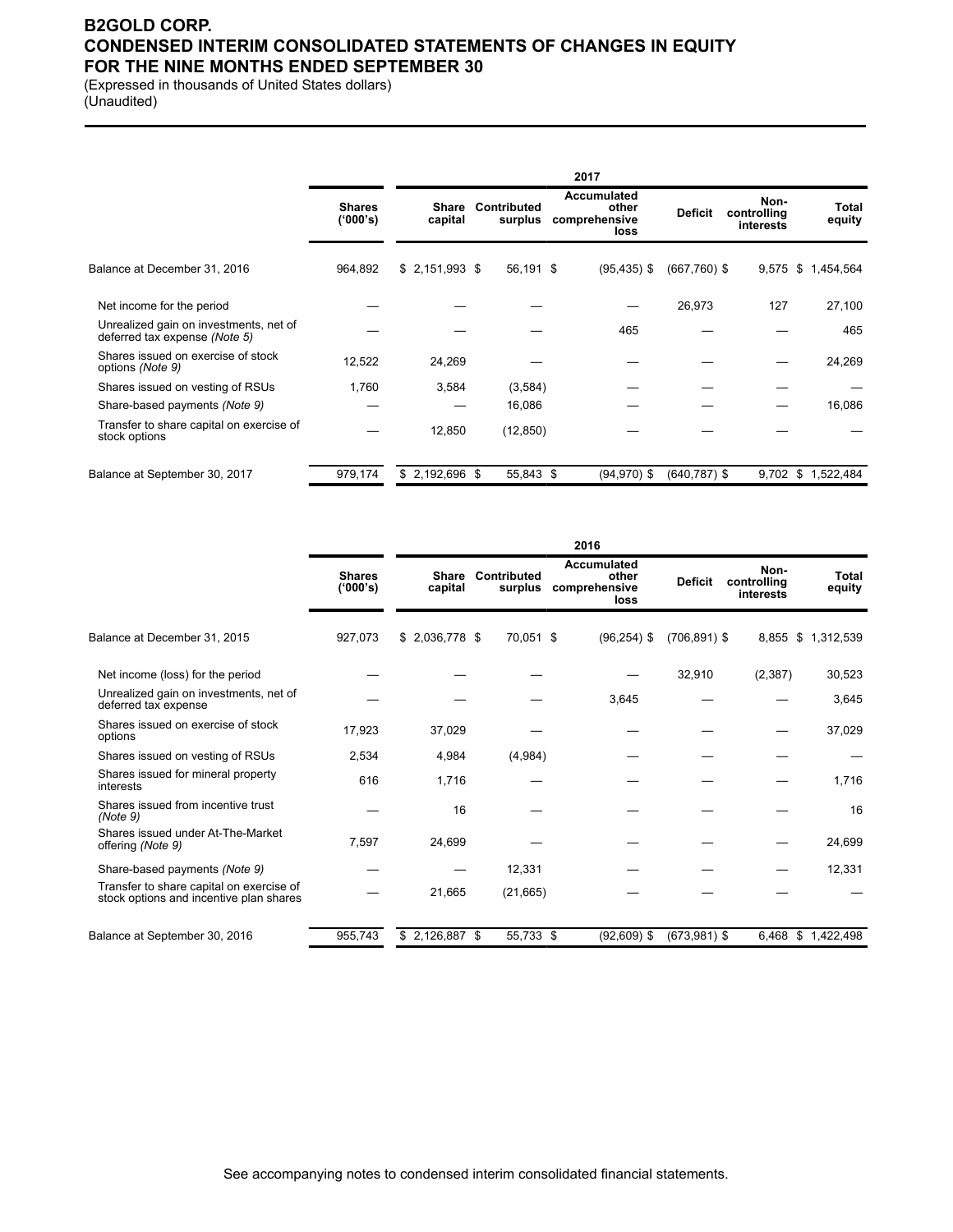(All tabular amounts are in thousands of United States dollars unless otherwise stated) (Unaudited)

#### *1 Nature of operations*

B2Gold Corp. is a Vancouver-based gold producer with five operating mines (one in Namibia, one in the Philippines, two in Nicaragua and a fifth mine in Mali which entered into the commissioning and testing phase in September 2017 and announced its first gold pour on October 7, 2017). In addition, the Company has a portfolio of other evaluation and exploration projects in Mali, Burkina Faso, Colombia, Nicaragua, Namibia and Finland.

The Company currently operates the Fekola Mine in Mali, the Otjikoto Mine in Namibia, the Masbate Mine in the Philippines and La Libertad and El Limon mines in Nicaragua. The Company presently has an 81% interest in the Kiaka Project in Burkina Faso and a 49% interest in the Gramalote Project in Colombia.

B2Gold is a public company which is listed on the Toronto Stock Exchange under the symbol "BTO", the NYSE MKT LLC under the symbol "BTG" and the Namibian Stock Exchange under the symbol "B2G". B2Gold's head office is located at Suite 3100, Three Bentall Centre, 595 Burrard Street, Vancouver, British Columbia, V7X 1J1.

#### *2 Basis of preparation*

These condensed interim consolidated financial statements have been prepared in accordance with International Accounting Standard 34, Interim Financial Reporting of International Financial Reporting Standards ("IFRS") as issued by the International Accounting Standards Board ("IASB"). These condensed interim consolidated financial statements should be read in conjunction with the audited consolidated financial statements for the year ended December 31, 2016, which have been prepared in accordance with IFRS as issued by the IASB.

These condensed interim consolidated financial statements follow the same accounting policies and methods of application as the most recent audited consolidated financial statements of the Company.

These condensed consolidated interim financial statements were authorized for issue by the Board of Directors on November 7, 2017.

#### *Accounting standards and amendments issued but not yet adopted*

#### *IFRS 15 - Revenue from contracts with customers*

The IASB has issued IFRS 15, *Revenue from Contracts with Customers*, which is effective for annual periods commencing on or after January 1, 2018. This new standard establishes a new control-based revenue recognition model which could change the timing of revenue recognition. The Company has evaluated the effect the standard will have on its sales recorded in its consolidated financial statements and expects that there will be no material impact to the timing or amounts of revenue recognized in its statement of operations.

#### *IFRS 9 - Financial Instruments*

The final version of IFRS 9, *Financial Instruments*, was issued in July 2014 to replace IAS 39, *Financial Instruments: Recognition and Measurement*. IFRS 9 has two measurement categories for financial assets: amortized cost and fair value. In addition, this new standard amends some of the requirements of IFRS 7, *Financial Instruments: Disclosures*, including added disclosures about investments in equity instruments measured at fair value in OCI and guidance on financial liabilities and derecognition of financial instruments. The standard is effective for annual periods beginning on or after January 1, 2018, with early adoption permitted. The Company is currently evaluating the effect the standard will have on its consolidated financial statements. From a preliminary review of the Company's financial instruments, the Company expects the accounting for its convertible senior subordinated notes will change. Under IFRS 9, the fair value change of the convertible senior subordinated notes relating to the change in the Company's credit risk will be recorded through other comprehensive income.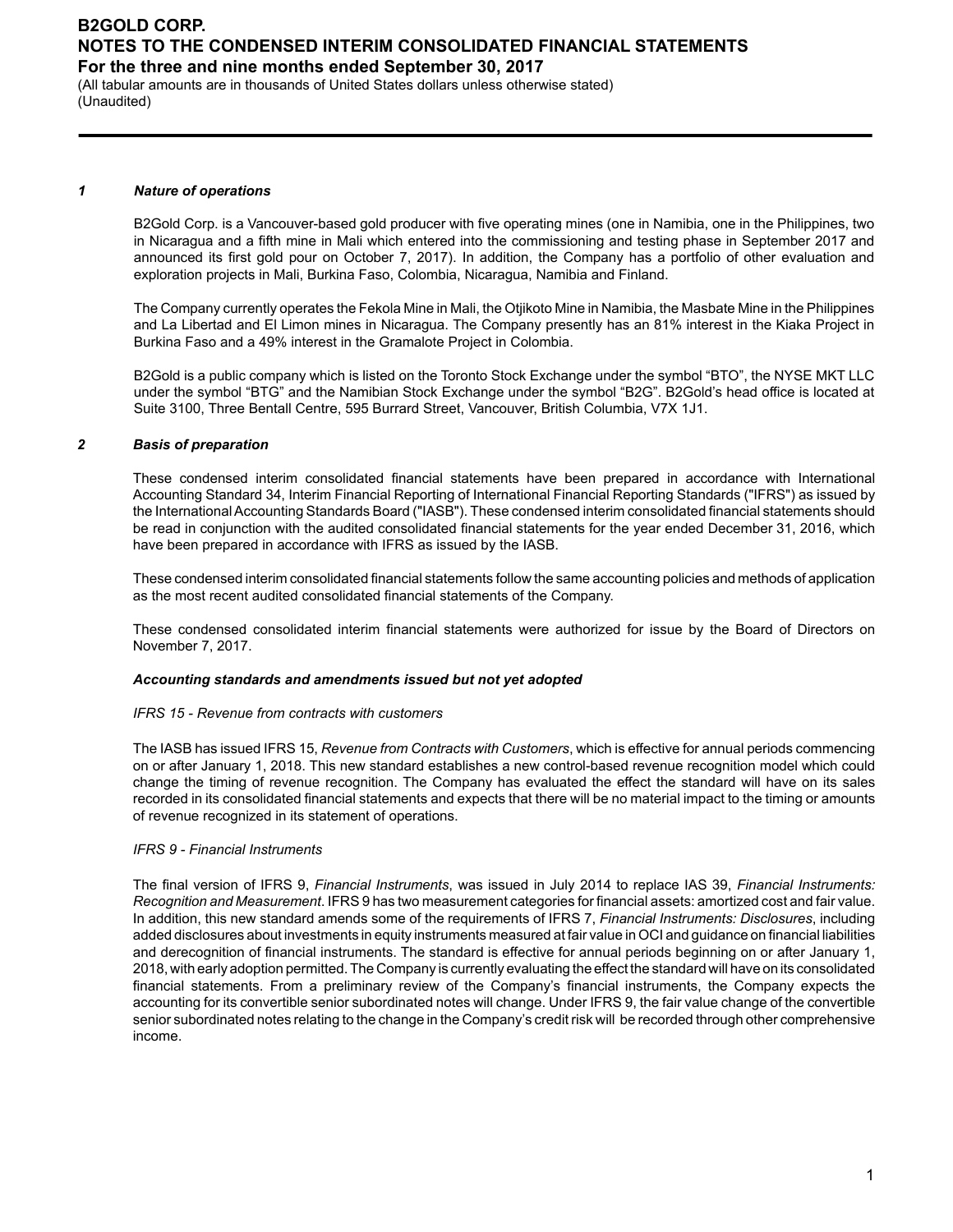(All tabular amounts are in thousands of United States dollars unless otherwise stated) (Unaudited)

#### *IFRS 16 - Leases*

The IASB has issued IFRS 16, *Leases*, which is effective for annual periods commencing on or after January 1, 2019. This new standard eliminates the classification of leases as either operating leases or finance leases and introduces a single lessee accounting model which requires the lessee to recognize assets and liabilities for all leases with a term of longer than 12 months. Early adoption is permitted provided IFRS 15 has already been adopted or is applied from the same date. The Company is currently evaluating the effect the standard will have on its consolidated financial statements.

#### *3 Significant accounting judgements and estimates*

#### *Impairment of long-lived assets*

Long-lived assets are tested for impairment, or reversal of a previous impairment, if there is an indicator of impairment or a subsequent reversal. Calculating the estimated recoverable amount of cash generating units for long-lived asset requires management to make estimates and assumptions with respect to future production levels, mill recoveries, operating and capital costs in its life-of-mine plans, future metal prices, foreign exchange rates, and discount rates. Changes in any of the assumptions or estimates used in determining the recoverable amount could impact the analysis. Such changes could be material.

#### *Ore reserve and resource estimates*

Ore reserves are estimates of the amount of ore that can be economically and legally extracted from the Company's mining properties. The Company estimates its ore reserves and mineral resources based on information compiled by appropriately qualified persons relating to the geological data on the size, depth and shape of the ore body, and requires complex geological judgments to interpret the data. The estimation of recoverable reserves is based upon factors such as estimates of foreign exchange rates, commodity prices, future capital requirements, metallurgical recoveries, permitting and production costs along with geological assumptions and judgments made in estimating the size, and grade of the ore body. Changes in the reserve or resource estimates may impact the carrying value of mining interests, mine restoration provisions, recognition of deferred tax assets and depreciation and amortization charges.

#### *4 Inventories*

|                          | September 30, 2017 | December 31, 2016 |
|--------------------------|--------------------|-------------------|
|                          | S                  |                   |
| Gold and silver bullion  | 29,780             | 21,220            |
| In-process inventory     | 8,257              | 8,365             |
| Ore stock-pile inventory | 18,579             | 15,874            |
| Materials and supplies   | 61.472             | 59,232            |
|                          | 118,088            | 104.691           |

#### *5 Long-term investments*

|                                     | September 30, 2017 |                     |             |                        | December 31, 2016 |                     |                   |                 |
|-------------------------------------|--------------------|---------------------|-------------|------------------------|-------------------|---------------------|-------------------|-----------------|
|                                     | Cost               | Total<br>Impairment | <b>AOCI</b> | <b>Fair Value</b><br>S | Cost<br>\$        | Total<br>Impairment | <b>AOCI</b><br>\$ | Fair Value<br>S |
| Available for sale investments:     |                    |                     |             |                        |                   |                     |                   |                 |
| Calibre Mining Corp.                | 7.844              | (4,330)             | 2,488       | 6,002                  | 7,844             | (4,330)             | 2,059             | 5,573           |
| RTG Mining Inc.                     | 13,400             | (12,095)            |             | 1,305                  | 13,400            | (10, 977)           |                   | 2,423           |
| St. Augustine Gold<br>& Copper Ltd. | 20,193             | (18, 658)           | 104         | 1,639                  | 20,193            | (18, 163)           |                   | 2,030           |
| Goldstone<br>Resources Ltd.         | 20                 | (18)                | 2           | 4                      | 20                | (18)                |                   | $\overline{2}$  |
| Balance, end of<br>period           | 41,457             | (35, 101)           | 2,594       | 8,950                  | 41,457            | (33, 488)           | 2,059             | 10,028          |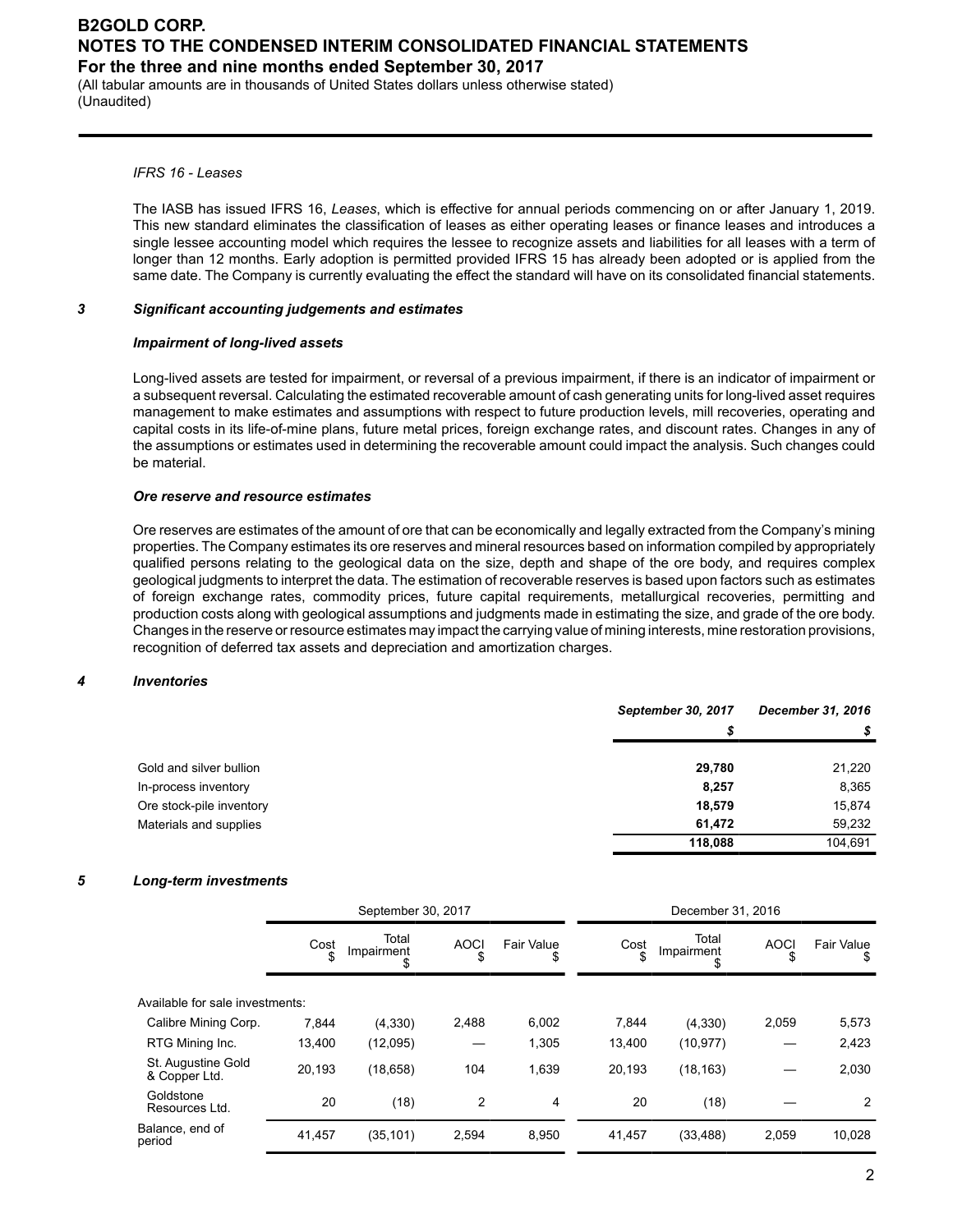(All tabular amounts are in thousands of United States dollars unless otherwise stated) (Unaudited)

#### *6 Mining interests*

|                                                                           | September 30, 2017 | December 31, 2016 |
|---------------------------------------------------------------------------|--------------------|-------------------|
|                                                                           | \$                 | \$                |
| Property, plant and equipment (depletable)                                |                    |                   |
| Otjikoto Mine, Namibia                                                    |                    |                   |
| Cost                                                                      | 517,882            | 481,378           |
| Accumulated depreciation and depletion                                    | (144, 519)         | (95, 698)         |
|                                                                           | 373,363            | 385,680           |
| Masbate Mine, Philippines                                                 |                    |                   |
| Cost, net of impairment                                                   | 561,206            | 517,457           |
| Accumulated depreciation and depletion                                    | (192, 775)         | (165, 224)        |
|                                                                           | 368,431            | 352,233           |
| Libertad Mine, Nicaragua                                                  |                    |                   |
| Cost, net of impairment                                                   | 324,289            | 300,816           |
| Accumulated depreciation and depletion                                    | (258, 747)         | (226, 488)        |
|                                                                           | 65,542             | 74,328            |
| Limon Mine, Nicaragua                                                     |                    |                   |
| Cost, net of impairment                                                   | 166,126            | 151,186           |
| Accumulated depreciation and depletion                                    | (121, 635)         | (107, 255)        |
|                                                                           | 44,491             | 43,931            |
| Masbate undeveloped mineral interests, net of impairment (non-depletable) | 60,880             | 60,880            |
| Mine under construction (non-depletable)                                  |                    |                   |
| Fekola, Mali                                                              | 1,152,703          | 908,855           |
| Exploration and evaluation properties (non-depletable)                    |                    |                   |
| Fekola Regional, Mali                                                     | 15,216             | 9,326             |
| Kiaka, Burkina Faso                                                       | 68,751             | 64,907            |
| Toega, Burkina Faso                                                       | 9,089              | 4,819             |
| Mocoa, Colombia                                                           | 29,016             | 29,004            |
| Other                                                                     | 20,859             | 15,906            |
|                                                                           | 142,931            | 123,962           |
| Corporate & other                                                         |                    |                   |
| Office, furniture and equipment, net                                      | 619                | 487               |
|                                                                           | 2,208,960          | 1,950,356         |
| Investments in joint ventures (accounted for using the equity method)     |                    |                   |
| Gramalote, Colombia, net of impairment                                    | 61,671             | 53,724            |
|                                                                           | 2,270,631          | 2,004,080         |

#### *Sale of Lynn Lake Royalty*

On June 7, 2017, the Company completed the sale of all of its rights, title and interest to a 2% net smelter returns royalty ("NSR"), covering Alamos Gold Inc.'s Lynn Lake properties in Manitoba for Cdn. \$9 million in cash upon closing and a further contingent payment of up to Cdn. \$6 million due 24 months after the property enters commercial production.

The Lynn Lake royalty had been acquired by B2Gold in connection with the acquisition of Central Sun Mining Inc. ("Central Sun") in March 2009. For accounting purposes, no value of the total purchase price relating to the business combination with Central Sun had been allocated to the NSR, based upon an evaluation of the likely cash flows arising from the NSR. In the period since the original accounting for the business combination the Company previously determined that the NSR did not fulfill the threshold for recognition as an asset as it did not have sufficient assurance over the likelihood of future cash flows from the NSR to record an asset, consistent with the original business combination accounting. As a result, in the second quarter of 2017, the Company recorded a \$6.6 million pre-tax gain on disposal of the NSR, net of related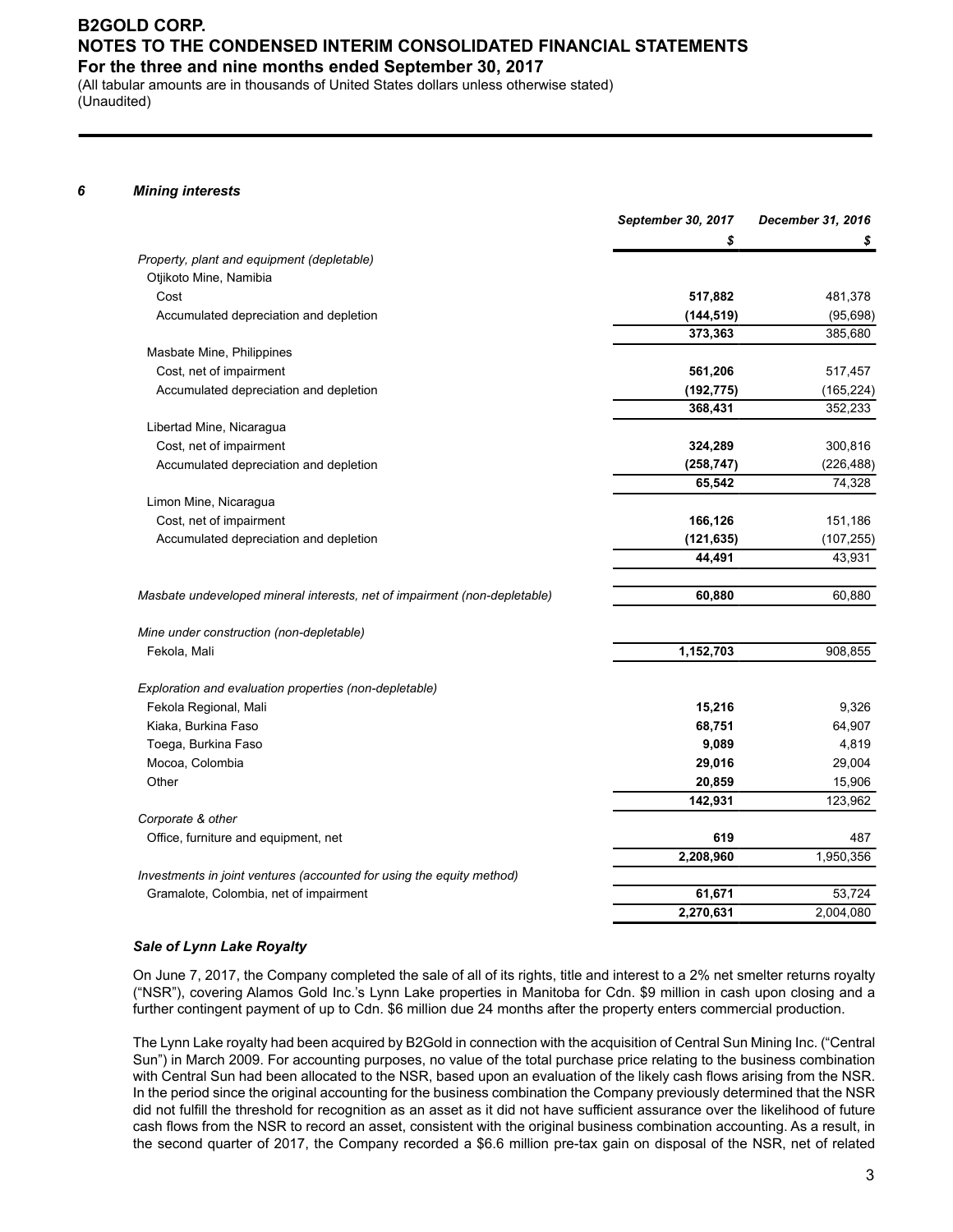(All tabular amounts are in thousands of United States dollars unless otherwise stated) (Unaudited)

> transaction costs of \$0.1 million. No amount was recorded with respect to the contingent consideration due upon the commencement of commercial production.

#### *Masbate*

As reported by the Company on February 2, 2017, the Department of Natural Resources (the "DENR") announced further results of its mining audits of metallic mines in the Philippines and the Masbate Mine was not among the mines announced to be suspended or closed. The Company believes that it continues to be in compliance with Philippine's laws and regulations.

#### *Fekola*

#### *Fekola non-controlling interest*

In 2016, pursuant to applicable mining law, the Company formed a new 100% owned subsidiary company, Fekola SA, which now holds the Company's interest in the Fekola Project. Upon signing of a shareholder's agreement between the Company and the State of Mali (the "Fekola Shareholder Agreement"), the Company will contribute a 10% free carried interest in Fekola SA to the State of Mali. The State of Mali also has the option to purchase an additional 10% of Fekola SA which it has confirmed its intent to exercise. The Company has signed a mining convention in the form required under the 2012 Mining Code (the "Fekola Convention") that relates to, among other things, the ownership, permitting, reclamation bond requirements, development, operation and taxation applicable to the Fekola Project with the State of Mali. The Company recently finalized certain additional agreements with the State of Mali including the Fekola Shareholders Agreement and an amendment to the Fekola Mining convention to address and clarify certain issues under the 2012 Mining Code. The Fekola Mining Convention, as amended, will govern the procedural and economic parameters pursuant to which the Company will operate the Fekola Project.

#### *Calibre*

During the quarter ended September 30, 2016, the Company made the decision to restructure its 51% interest in a joint operation in Nicaragua with Calibre Mining Corp. As a result, the property has been written down to its estimated fair value of \$3.2 million and write-offs totalling \$8.5 million were recognized in net income during the quarter.

#### *Chile*

During the nine months to September 30, 2016, the Company elected not to continue with the Pampa Paciencia and Cerro Barco projects in Chile. As a result, the company wrote-off expenditures totalling \$3.7 million related to these projects during the period.

#### *Quebradona*

During the quarter ended September 30, 2016, the Company determined that the carrying value of the Quebradona Property in Colombia was no longer recoverable. The book value of \$1.2 million was recognised as a write-down during the period.

#### *7 Other assets*

|                                             | September 30, 2017 | December 31, 2016 |
|---------------------------------------------|--------------------|-------------------|
|                                             | S                  |                   |
| Loan receivable, including accrued interest | 7,720              | 7,181             |
| Debt service reserve accounts (Note 8)      | 10,859             | 5,235             |
| <b>Reclamation deposits</b>                 | 2,204              | 2,177             |
| Low-grade stockpile                         | 9,858              | 6,909             |
| Derivative instruments at fair value        | 1,453              | 1,585             |
| Other                                       | 2,541              | 3,847             |
|                                             | 34,635             | 26,934            |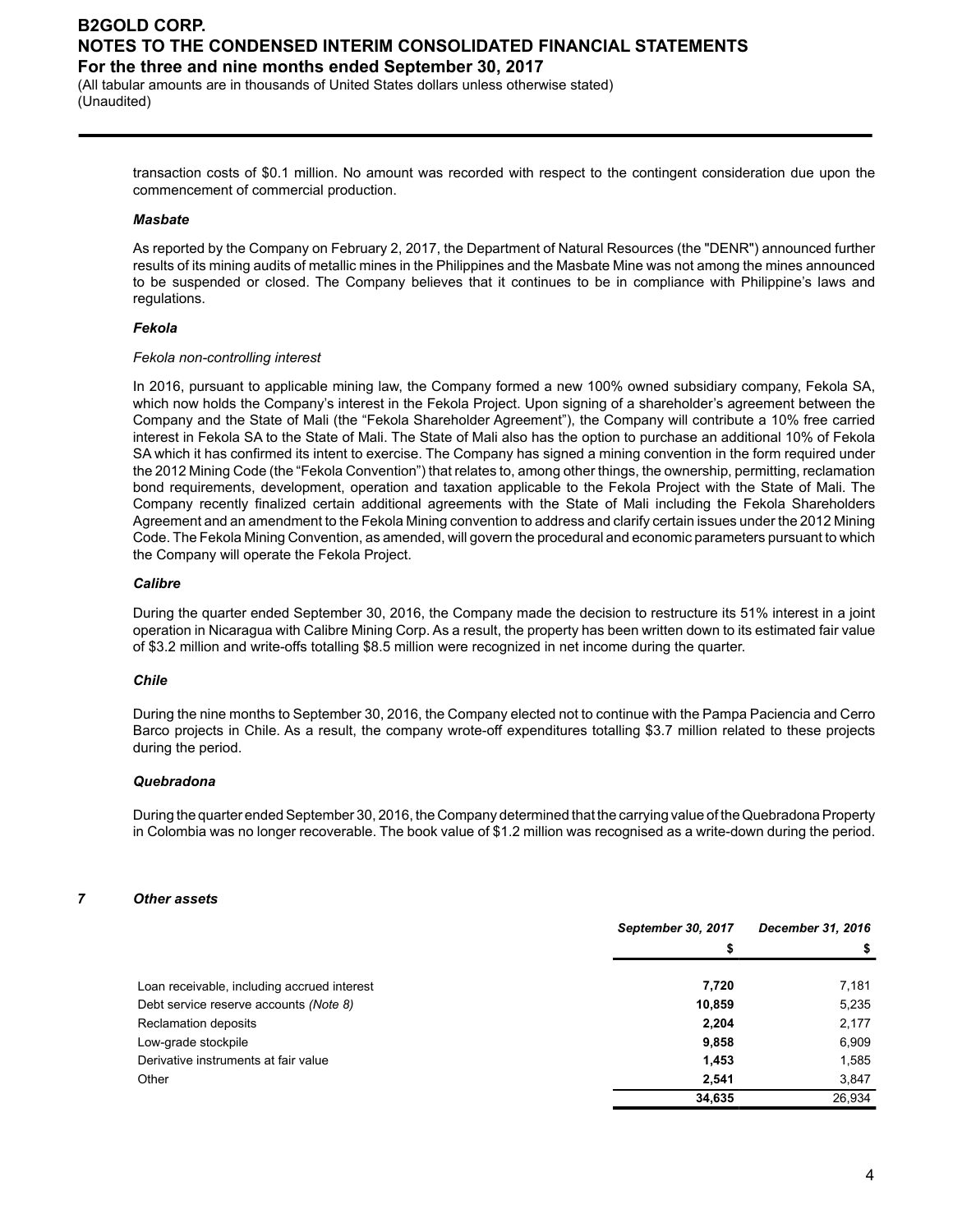(All tabular amounts are in thousands of United States dollars unless otherwise stated) (Unaudited)

#### *8 Long-term debt*

| \$<br>5<br>Convertible senior subordinated notes:<br>258,750<br>Principal amount<br>258,750<br>13,711<br>4,043<br>Fair value adjustment<br>262,793<br>272,461<br>Revolving corporate credit facility:<br>Principal amount<br>325,000<br>200,000<br>Less: unamortized transaction costs<br>(6, 272)<br>196,953<br>318,728<br>Equipment loans/finance lease obligations:<br>Fekola equipment loan facility (net of unamortized transaction costs)<br>37,259<br>24,134<br>Otjikoto equipment loan facility (net of unamortized transaction costs)<br>23,378<br>8,115<br>Masbate equipment loan facility (net of unamortized transaction costs)<br>2,900<br>Nicaraguan equipment loans<br>1,764<br>70,516<br>27,034<br>486,780<br>661,705<br>Less: current portion<br>(27, 287)<br>634,418<br>472,845 | September 30, 2017 | December 31, 2016 |
|---------------------------------------------------------------------------------------------------------------------------------------------------------------------------------------------------------------------------------------------------------------------------------------------------------------------------------------------------------------------------------------------------------------------------------------------------------------------------------------------------------------------------------------------------------------------------------------------------------------------------------------------------------------------------------------------------------------------------------------------------------------------------------------------------|--------------------|-------------------|
|                                                                                                                                                                                                                                                                                                                                                                                                                                                                                                                                                                                                                                                                                                                                                                                                   |                    |                   |
|                                                                                                                                                                                                                                                                                                                                                                                                                                                                                                                                                                                                                                                                                                                                                                                                   |                    |                   |
|                                                                                                                                                                                                                                                                                                                                                                                                                                                                                                                                                                                                                                                                                                                                                                                                   |                    |                   |
|                                                                                                                                                                                                                                                                                                                                                                                                                                                                                                                                                                                                                                                                                                                                                                                                   |                    |                   |
|                                                                                                                                                                                                                                                                                                                                                                                                                                                                                                                                                                                                                                                                                                                                                                                                   |                    |                   |
|                                                                                                                                                                                                                                                                                                                                                                                                                                                                                                                                                                                                                                                                                                                                                                                                   |                    |                   |
|                                                                                                                                                                                                                                                                                                                                                                                                                                                                                                                                                                                                                                                                                                                                                                                                   |                    |                   |
|                                                                                                                                                                                                                                                                                                                                                                                                                                                                                                                                                                                                                                                                                                                                                                                                   |                    | (3,047)           |
|                                                                                                                                                                                                                                                                                                                                                                                                                                                                                                                                                                                                                                                                                                                                                                                                   |                    |                   |
|                                                                                                                                                                                                                                                                                                                                                                                                                                                                                                                                                                                                                                                                                                                                                                                                   |                    |                   |
|                                                                                                                                                                                                                                                                                                                                                                                                                                                                                                                                                                                                                                                                                                                                                                                                   |                    |                   |
|                                                                                                                                                                                                                                                                                                                                                                                                                                                                                                                                                                                                                                                                                                                                                                                                   |                    |                   |
|                                                                                                                                                                                                                                                                                                                                                                                                                                                                                                                                                                                                                                                                                                                                                                                                   |                    |                   |
|                                                                                                                                                                                                                                                                                                                                                                                                                                                                                                                                                                                                                                                                                                                                                                                                   |                    |                   |
|                                                                                                                                                                                                                                                                                                                                                                                                                                                                                                                                                                                                                                                                                                                                                                                                   |                    |                   |
|                                                                                                                                                                                                                                                                                                                                                                                                                                                                                                                                                                                                                                                                                                                                                                                                   |                    |                   |
|                                                                                                                                                                                                                                                                                                                                                                                                                                                                                                                                                                                                                                                                                                                                                                                                   |                    | (13, 935)         |
|                                                                                                                                                                                                                                                                                                                                                                                                                                                                                                                                                                                                                                                                                                                                                                                                   |                    |                   |

#### *Convertible senior subordinated notes*

As at September 30, 2017, the fair value of the convertible senior subordinated notes ("convertible notes") was \$272.5 million. The gain (loss) on fair value of convertible notes recorded in the statement of operations for the three and nine months ended September 30, 2017 was \$8.0 million and \$(3.9) million, respectively (2016 – loss of \$(9.3) million and \$(52.7) million, respectively). The change in fair value of the notes recognized in the statement of operations for the three and nine months ended September 30, 2017 is stated after reducing it by \$3.4 million and \$9.9 million, respectively (2016 – \$2.1 million and \$4.6 million, respectively) for interest expense which was attributable to eligible expenditures on the Fekola property and capitalized to the carrying amount of the property.

#### *Revolving corporate credit facility*

On May 8, 2017, Canadian Imperial Bank of Commerce joined the Company's revolving credit facility ("existing RCF") Bank Lending Syndicate and the aggregate amount of the existing RCF increased from \$350 million to \$425 million. On July 7, 2017, the Company entered into an amended and restated credit agreement with its syndicate of international banks ("amended RCF") for an aggregate amount of \$500 million, representing a \$75 million increase from the principal amount of \$425 million under its existing RCF. The amended RCF also allows for an accordion feature whereby upon receipt of additional binding commitments, the facility may be increased to \$600 million any time prior to the maturity date.

The amended RCF bears interest on a sliding scale of between LIBOR plus 2.25% to 3.25% based on the Company's consolidated net leverage ratio. Commitment fees for the undrawn portion of the facility are also on a similar sliding scale basis of between 0.50% and 0.925%. The term of the amended RCF is four years, maturing on July 7, 2021. From January 1, 2018, to October 1, 2018, for such time as the indebtedness outstanding under the Company's existing convertible notes is greater than \$100 million, then the sliding scale interest will temporarily increase to a sliding scale range of between LIBOR plus 2.50% to 4.00%. The increase in the sliding scale rate will cease upon the earlier of (1) reduction of outstanding indebtedness under the Company's convertible notes to \$100 million or less, and (2) maturity of the convertible notes on October 1, 2018.

As at September 30, 2017, the Company had drawn down \$325 million under the \$500 million amended RCF, leaving an undrawn and available balance under the facility of \$175 million.

For three and nine months ended September 30, 2017, the interest and financing expense relating to the RCF recognized in the statement of operations was reduced by \$2.9 million and \$6.0 million, respectively (2016 – \$1.0 million and \$2.4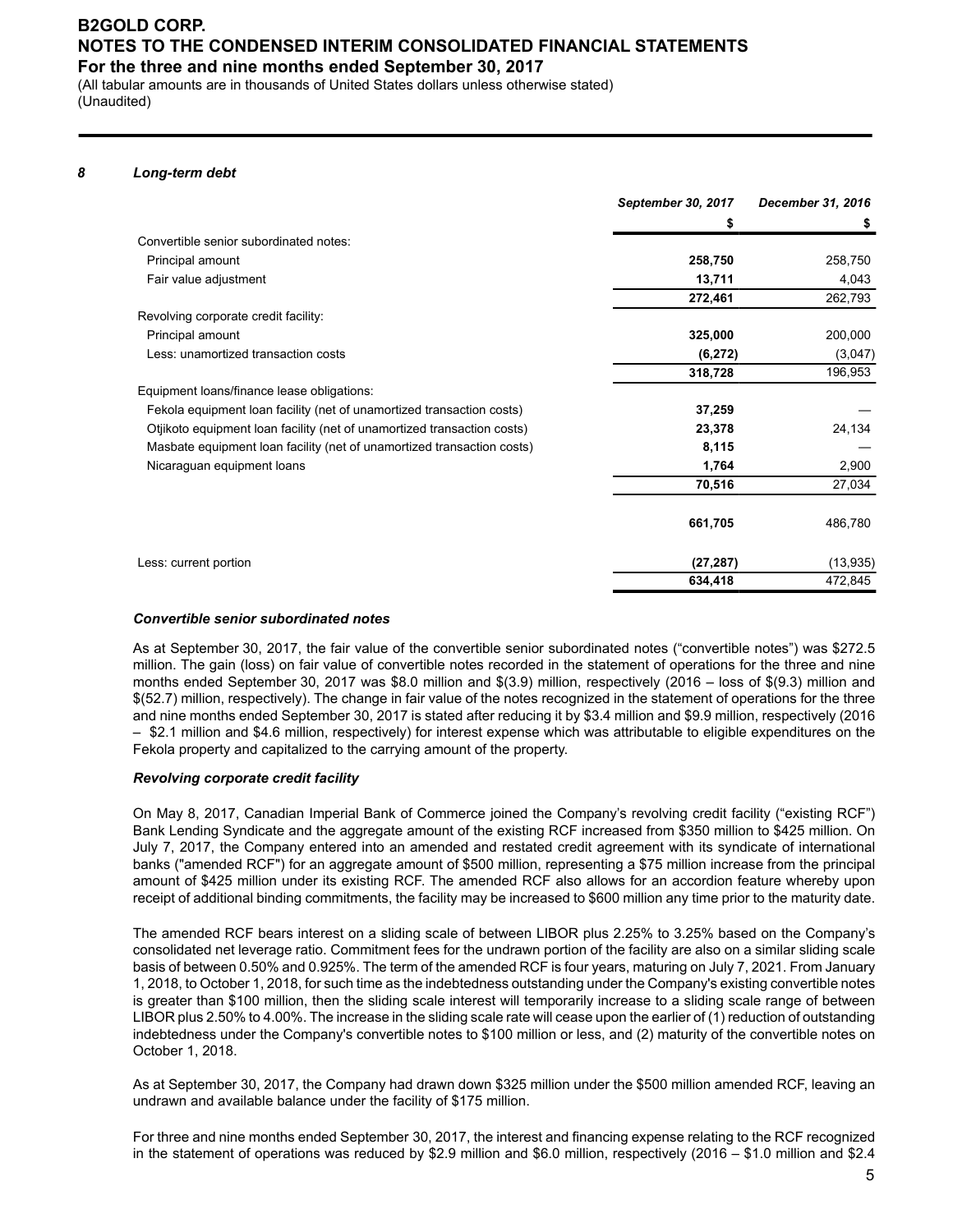(All tabular amounts are in thousands of United States dollars unless otherwise stated) (Unaudited)

> million, respectively), which was attributable to eligible expenditures on the Fekola property and capitalized to the carrying amount of the property.

> The Company has provided security on the amended RCF in the form of a general security interest over the Company's assets and pledges creating a charge over the shares of certain of the Company's direct and indirect subsidiaries. In connection with the existing RCF, the Company must also maintain certain net tangible worth and ratios for leverage and interest coverage. As at September 30, 2017, the Company was in compliance with these debt covenants.

> Subsequent to September 30, 2017, the Company drew down an additional \$25 million under the amended RCF leaving an undrawn and available balance under the amended RCF of \$150 million.

#### *Fekola equipment loan facility*

During the three and nine months ended September 30, 2017, the Company drew down Euro nil and Euro 35.0 million, respectively (\$nil and \$37.4 million equivalent, respectively) under the facility. As at September 30, 2017, Euro 36.4 million (\$43.0 million equivalent) was available for future drawdowns. Subsequent to September 30, 2017, the Company has drawn down an additional Euro 8.0 million (\$9.4 million equivalent) under the Fekola equipment facility leaving an undrawn and available balance of Euro 28.4 million (\$33.2 million equivalent).

The Company is required to maintain a deposit in a debt service reserve account ("DSRA") equal at all times to the total of the principal, interest and other payments that become payable over the next six month period. At September 30, 2017, the balance in the DSRA was Euro 4.6 million (\$5.4 million equivalent, see Note 7).

#### *Otjikoto equipment loan facility*

On May 30, 2017, the term over which loans may be advanced under the facility was extended to June 30, 2018 and an additional \$6.2 million was made available for drawdown. During the three months ended September 30, 2017, the Company drew down the full \$6.2 million available under the facility.

#### *Masbate equipment loan facility*

On June 1, 2017, the Company entered into a \$17.8 million term equipment facility (the "Equipment Facility") with Caterpillar Financial Services Philippines Inc. The aggregate principal amount is available to the Company's Philippines subsidiaries to finance or refinance the mining fleet and other mining equipment at the Company's Masbate Mine. The Equipment Facility is available for a period that ends on the earlier of the day when the Equipment Facility is fully drawn and December 31, 2018. The Equipment Facility may be drawn in installments of not less than \$0.5 million, and each such installment shall be treated as a separate equipment loan.

During the three and nine months ended September 30, 2017, the Company made an initial drawdown of \$8.7 million under the facility. As at September 30, 2017, \$9.1 million was available for future drawdowns. Subsequent to September 30, 2017, the Company has drawn down an additional \$2.4 million under the Masbate equipment facility leaving an undrawn and available balance of \$6.7 million.

Each equipment loan is repayable in 20 equal quarterly installments. The final repayment date shall be five years from the first disbursement under each equipment loan. The interest rate on each loan is a rate per annum equal to LIBOR plus a margin of 3.85%. Acommitment fee of 1.15% per annum on the undrawn balance of each tranche is also due, each payable quarterly. The Company has guaranteed the Equipment Facilities and security is given over the equipment of the Borrower which has been financed by the Equipment Facilities.

#### *9 Share capital*

The Company's authorized share capital consists of an unlimited number of common shares and an unlimited number of preferred shares. As at September 30, 2017, the Company had 979,174,457 common shares outstanding, including 1,705,000 common shares being held in trust under the Company's Incentive Plan. No preferred shares were outstanding.

During the three months ended September 30, 2017, the Company granted 0.1 million stock options to employees. These options have a weighted average exercise price of C\$3.27, have a term of five years and vest over a period of up to three years. The fair value was calculated using the Black-Scholes option pricing model based on a risk-free annual interest rate of 1.26%, an expected life of 3.2 years, an expected volatility of 62%, and a dividend yield rate of nil.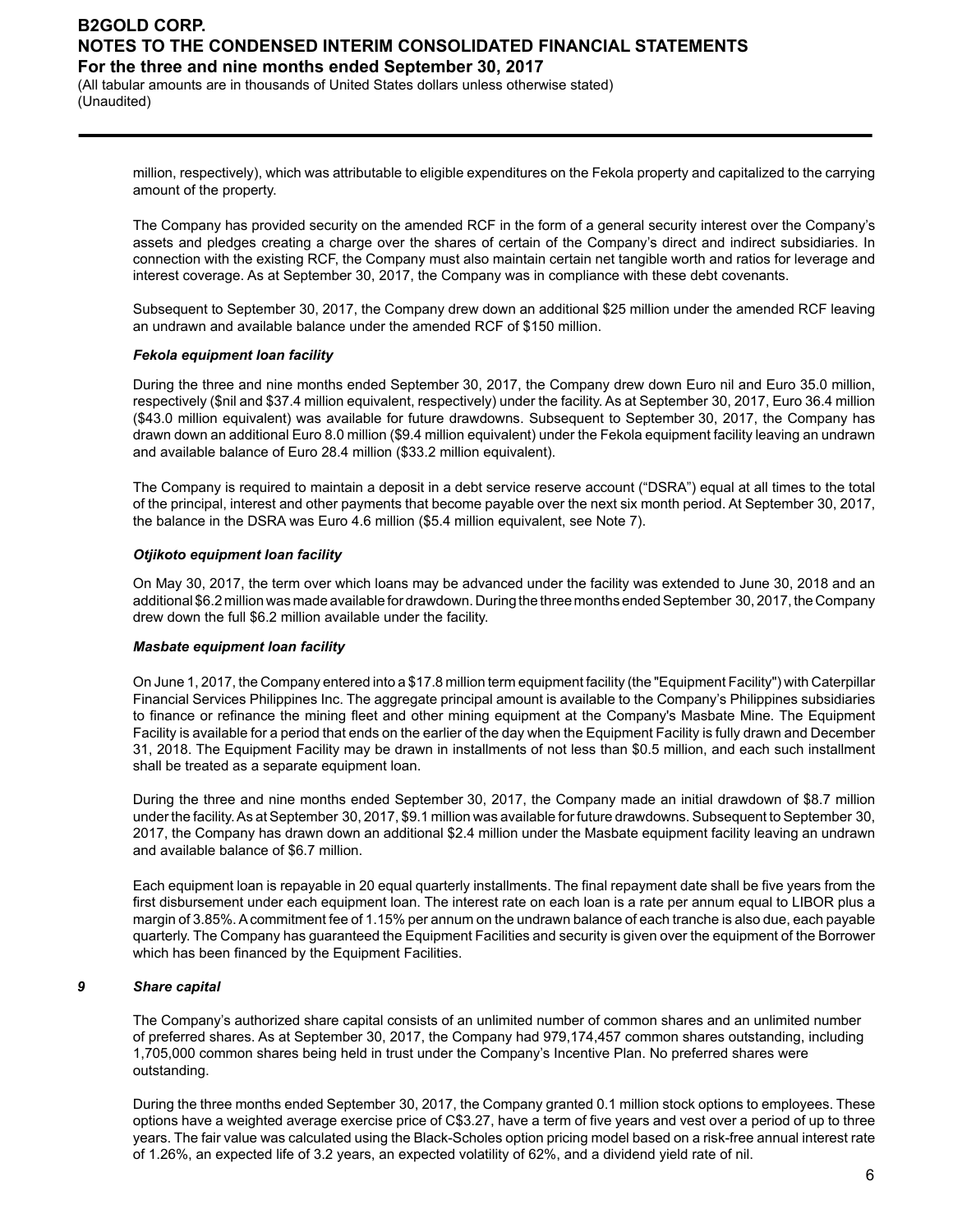(All tabular amounts are in thousands of United States dollars unless otherwise stated) (Unaudited)

During the nine months ended September 30, 2017, the Company granted 23.0 million stock options to employees. These options have a weighted average exercise price of C\$3.65, have a term of five years and vest over a period of up to three years. The fair value was calculated using the Black-Scholes option pricing model based on a risk-free annual interest rate of 0.89%, an expected life of 3.2 years, an expected volatility of 61%, and a dividend yield rate of nil. The total number of stock options outstanding at September 30, 2017 was 58.7 million.

A summary of changes to stock options outstanding:

| <b>Number of</b><br>outstanding<br>options<br>('000's) | Weighted-average<br>exercise price<br>$(in$ $Cdn$ . $\$ |
|--------------------------------------------------------|---------------------------------------------------------|
| 50,062                                                 | 2.24                                                    |
| 22,968                                                 | 3.65                                                    |
| (12, 522)                                              | 2.57                                                    |
| (1,825)                                                | 3.20                                                    |
| 58,683                                                 | 2.69                                                    |
|                                                        |                                                         |

For the three and nine months ended September 30, 2017, share-based payments expense, relating to the vesting of stock options, was \$3.3 million and \$10.2 million, respectively (2016 - \$1.4 million and \$6.1 million, respectively), net of \$0.9 million and \$2.6 million, respectively (2016 - \$0.2 million and \$0.8 million, respectively) capitalized to mining interests.

For the three and nine months ended September 30, 2017, the Company issued 1.0 million and 12.5 million shares, respectively, for proceeds of \$1.9 million and \$24.3 million, respectively, from the exercise of stock options.

During the three and nine months ended September 30, 2017, the Company granted 0.2 million and 1.8 million RSUs, respectively to employees. The total number of RSUs outstanding at September 30, 2017 was 1.3 million.

For the three and nine months ended September 30, 2017, share-based payments expense, relating to the vesting of RSUs, was \$0.6 million and \$3.0 million, respectively (2016 - \$0.4 million and \$3.2 million, respectively), net of \$0.2 million and \$0.2 million, respectively (2016 - \$nil and \$0.1 million, respectively) capitalized to mining interests.

During the the nine months ended September 30, 2016, 1 million common shares were awarded from the trust under the Incentive Plan. In connection with the award, the Company recorded a share-based payments expense of \$2.2 million (the market value of the shares on the date of the award).

During the quarter ended September 30, 2016, the Company issued 7.6 million shares at an average price of \$3.50 for gross proceeds of \$26.6 million (net proceeds of \$24.7 million after deducting costs associated with the issuance) under the Company's At-The-Market offering.

#### *Earnings per share*

For the three months ended September 30, 2017, potential share issuances arising from any future conversion of the convertible notes are included in the calculation of diluted weighted average shares outstanding and their impact removed from diluted net income attributable to shareholders of the Company as these securities are dilutive. For the nine months ended September 30, 2017, there is no adjustment required as these securities are anti-dilutive for that period.

The following is the calculation of diluted net income attributable to shareholders of the Company for the period:

|                                                                          | For the three<br>months ended<br>Sept. 30, 2017 | For the three<br>months ended<br>Sept. 30, 2016 | For the nine<br>months ended<br>Sept. 30, 2017 |      | For the nine<br>months ended<br>Sept. 30, 2016 |
|--------------------------------------------------------------------------|-------------------------------------------------|-------------------------------------------------|------------------------------------------------|------|------------------------------------------------|
| Net income for the period attributable to shareholders of<br>the company | \$<br>11.443                                    | 34.923                                          | 26.973                                         | \$   | 32.910                                         |
| Dilutive impact of gain on fair value of convertible notes               | \$<br>(8,046)                                   |                                                 |                                                | - \$ |                                                |
| Diluted net income for the period                                        | 3.397                                           | 34.923                                          | 26.973                                         | \$   | 32.910                                         |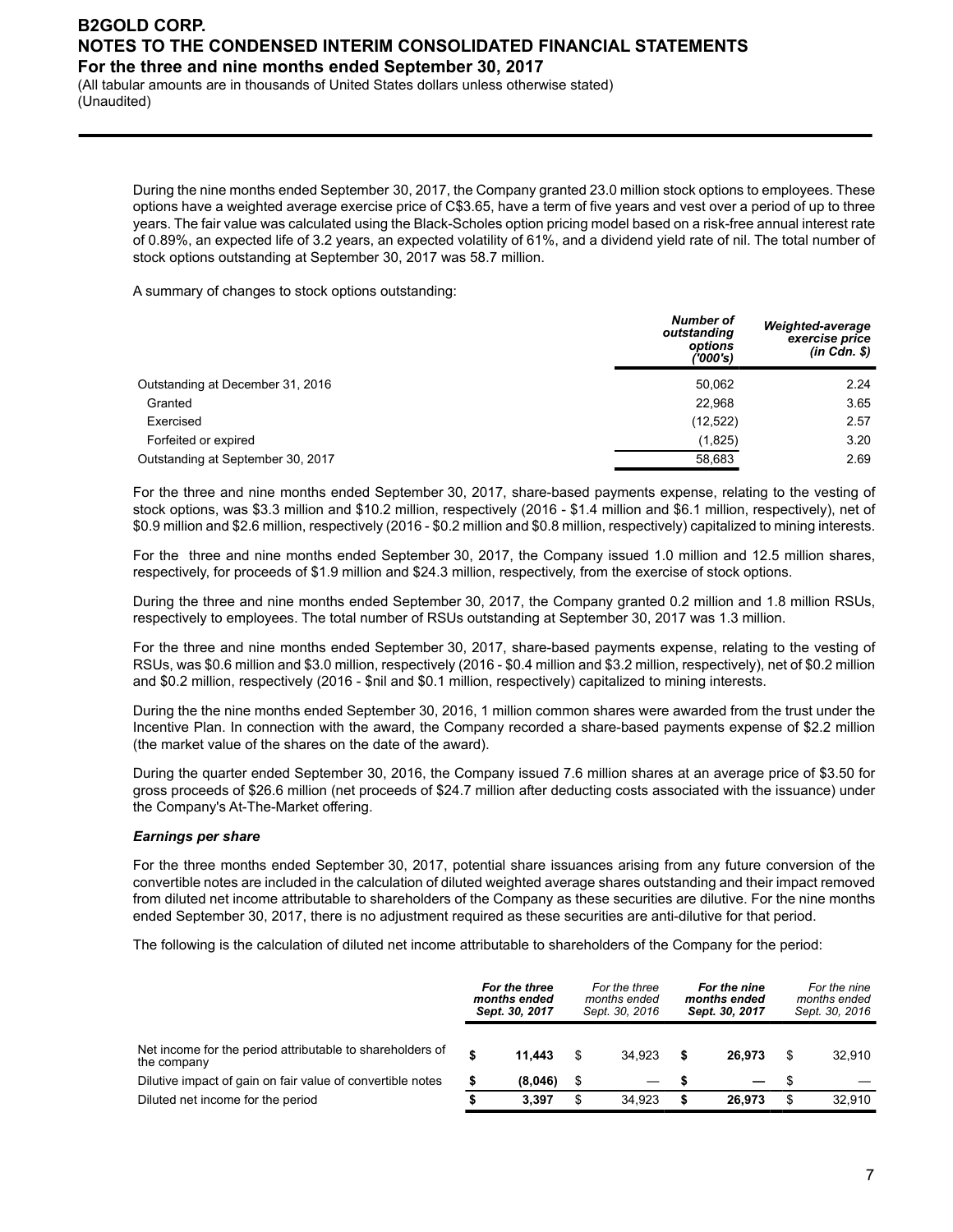(All tabular amounts are in thousands of United States dollars unless otherwise stated) (Unaudited)

The following is the calculation of diluted weighted average number of common shares outstanding for the period:

|                                                                                     | For the three<br>months ended<br>Sept. 30, 2017 | For the three<br>months ended<br>Sept. 30, 2016 | For the nine<br>months ended<br>Sept. 30, 2017 | For the nine<br>months ended<br>Sept. 30, 2016 |
|-------------------------------------------------------------------------------------|-------------------------------------------------|-------------------------------------------------|------------------------------------------------|------------------------------------------------|
| Basic weighted average number of common shares<br><b>outstanding</b> (in thousands) | 978.680                                         | 948.305                                         | 975.246                                        | 935.276                                        |
| Effect of dilutive securities                                                       |                                                 |                                                 |                                                |                                                |
| Convertible notes                                                                   | 65,798                                          |                                                 |                                                |                                                |
| Stock options                                                                       | 13,509                                          | 21.792                                          | 15.268                                         | 11.689                                         |
| Restricted share units                                                              | 358                                             | 897                                             | 432                                            | 742                                            |
| Diluted weighted average number of common<br>shares outstanding (in thousands)      | 1,058,345                                       | 970.994                                         | 990.946                                        | 947.707                                        |

The following is the basic and diluted earnings per share:

|                                                                            | For the three<br>months ended<br>Sept. 30, 2017 |      | For the three<br>months ended<br>Sept. 30, 2016 |      | For the nine<br>months ended<br>Sept. 30, 2017 |      | For the nine<br>months ended<br>Sept. 30, 2016 |      |
|----------------------------------------------------------------------------|-------------------------------------------------|------|-------------------------------------------------|------|------------------------------------------------|------|------------------------------------------------|------|
| <b>Earnings per share</b> (attributable to shareholders of the<br>Company) |                                                 |      |                                                 |      |                                                |      |                                                |      |
| Basic                                                                      | \$                                              | 0.01 |                                                 | 0.04 |                                                | 0.03 | \$                                             | 0.04 |
| <b>Diluted</b>                                                             | \$                                              | 0.00 |                                                 | 0.04 |                                                | 0.03 | \$                                             | 0.03 |

#### *10 Prepaid Sales*

In March 2016, the Company entered into Prepaid Sales transactions totalling \$120 million, for the delivery of 103,266 ounces, with its RCF Bank Syndicate. The Prepaid Sales, in the form of metal sales forward contracts, allow the Company to deliver pre-determined volumes of gold on agreed future delivery dates in exchange for an upfront cash pre-payment. The full amount of the proceeds was recorded as Prepaid Sales on the balance sheet at the time of the transaction. Settlement is in the form of physical deliveries of unallocated gold from any of the Company's mines.

During the three and nine months ended September 30, 2017, the Company delivered 12,908 and 38,724 ounces, respectively, into contracts valued at \$15.0 million and \$45.0 million, respectively. As the Company physically delivers ounces into the contracts, the portion of the Prepaid Sales relating to the delivered ounces was recognized as gold revenue in the statement of operations.

The Company did not enter into any new contracts for the 3 months ended September 30, 2017. During the nine months ended September 30, 2017, the Company entered into new contracts for 25,282 ounces valued at \$30.0 million.

As at September 30, 2017, the Company had \$105 million of outstanding contracts for the delivery of 89,824 ounces with 12,909 ounces to be delivered during 2017, 51,633 ounces during 2018 and 25,282 ounces during 2019.

#### *11 Gold commitments*

As at September 30, 2017, the following gold forward contracts with respect to the Otjikoto Mine were outstanding. These contracts were excluded from the scope of IAS 39 and accounted for as executory contracts because they were entered into and continue to be held for the purpose of delivery in accordance with the Company's expected production schedule. No fair value gains and losses on these commodity contracts are recorded in the financial statements.

|                                | 2017   | 2018   | Total  |
|--------------------------------|--------|--------|--------|
| Gold forward contracts:        |        |        |        |
| Ounces                         | 2.250  | 7.500  | 9.750  |
| Average price per ounce (rand) | 16,020 | 16.020 | 16,020 |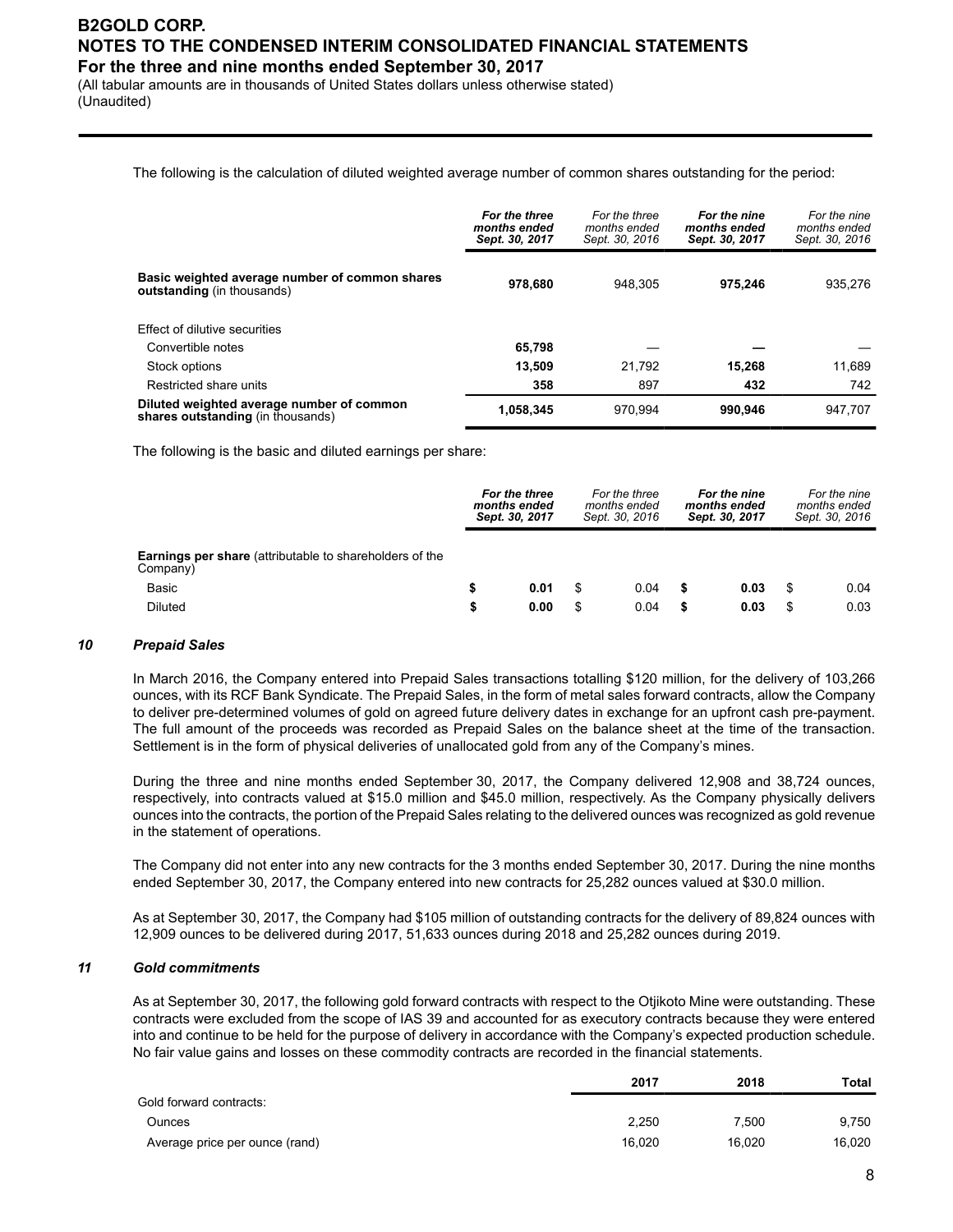(All tabular amounts are in thousands of United States dollars unless otherwise stated) (Unaudited)

#### *12 Derivative Financial instruments*

#### *Gold forwards*

As at September 30, 2017, the following gold forward contracts which are recorded at fair value through the statement of operations with respect to the Otjikoto Mine were outstanding (by maturity dates):

|                                | 2017   | 2018   | Total  |
|--------------------------------|--------|--------|--------|
| Gold forward contracts:        |        |        |        |
| Ounces                         | 8.979  | 35.916 | 44.895 |
| Average price per ounce (rand) | 15.044 | 15.044 | 15.044 |

The unrealized fair value of these contracts at September 30, 2017 was \$(10.0) million.

#### *Forward contracts – fuel oil, gas oil, diesel*

During the nine months ended September 30, 2017, the Company entered into additional series of forward contracts for the purchase of 37,246,000 litres of fuel oil, 21,576,000 litres of gas oil and 1,079,000 litres of diesel with settlements scheduled between February 2018 and January 2020. These derivative instruments were not designated as hedges by the Company and are being recorded at their fair value at the end of each reporting period with changes in fair value recorded in the statement of operations.

The following is a summary, by maturity dates, of the Company's forward contracts outstanding as at September 30, 2017:

|                      | 2017       | 2018       | 2019       | 2020       | <b>Total</b> |
|----------------------|------------|------------|------------|------------|--------------|
| Forward - fuel oil:  |            |            |            |            |              |
| Litres (thousands)   | 7,244      | 39,482     | 22,662     | 777        | 70,165       |
| Average strike price | \$<br>0.29 | \$<br>0.30 | \$<br>0.29 | \$<br>0.28 | \$<br>0.30   |
| Forward - gas oil:   |            |            |            |            |              |
| Litres (thousands)   | 4,330      | 18,459     | 12,908     | 445        | 36,142       |
| Average strike price | \$<br>0.41 | \$<br>0.40 | \$<br>0.40 | \$<br>0.39 | \$<br>0.40   |
| Forward - diesel:    |            |            |            |            |              |
| Litres (thousand)    | 2,029      | 3,910      | 1,399      | 47         | 7,385        |
| Average strike price | \$<br>0.41 | \$<br>0.41 | \$<br>0.43 | \$<br>0.41 | \$<br>0.41   |

The unrealized fair value of these contracts at September 30, 2017 was \$3.0 million.

#### *Interest Rate Swaps*

During the year ended December 31, 2016, the Company entered into a series of interest swaps with a notional amount of \$100 million with settlements scheduled between September 2016 and May 2019. Under these contracts, the Company receives a floating rate equal to the 3 month United States dollar LIBOR rate and pays a fixed rate of 1.04%. These derivative instruments were not designated as hedges by the Company and are being recorded at their fair value at the end of each reporting period with changes in fair value recorded in the statement of operations. The unrealized fair value of these contracts at September 30, 2017 was \$1.0 million.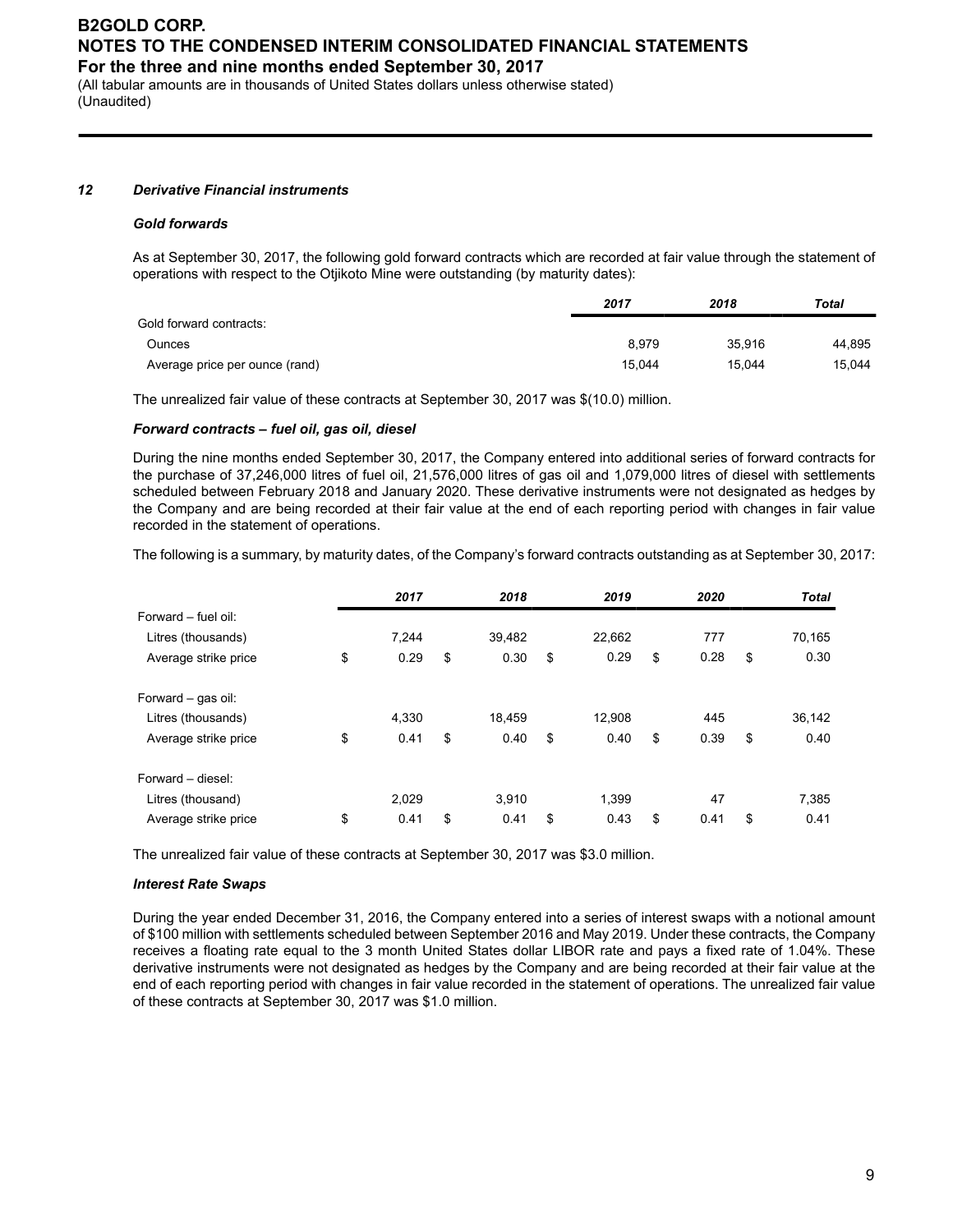(All tabular amounts are in thousands of United States dollars unless otherwise stated) (Unaudited)

#### *13 Financial Instruments*

As at September 30, 2017, the Company's financial assets and liabilities that are measured and recognized at fair value on a recurring basis are categorized as follows:

|                                                |         | As at September 30, 2017 | As at December 31, 2016 |            |
|------------------------------------------------|---------|--------------------------|-------------------------|------------|
|                                                | Level 1 | Level 2                  | Level 1                 | Level 2    |
|                                                | \$      | \$                       | S                       | S          |
| Long-term investments (Note 5)                 | 8,950   |                          | 10.028                  |            |
| Convertible senior subordinated notes (Note 8) |         | (272, 461)               |                         | (262, 793) |
| Gold forward contracts (Note 12)               |         | (10, 029)                |                         | (10, 017)  |
| Fuel derivative contracts (Note 12)            |         | 2,991                    |                         | 2,760      |
| Interest rate swaps (Note 12)                  |         | 999                      |                         | 1,122      |
| Gold collar contracts                          |         |                          |                         | 112        |

The fair value of the Company's long-term investments and convertible senior subordinated notes were determined using market quotes from an active market for each investment.

The fair value of the fuel derivative contracts and gold derivative contracts was determined using prevailing market rates for instruments with similar characteristics.

The fair value of the Company's other financial instruments approximate their carrying value.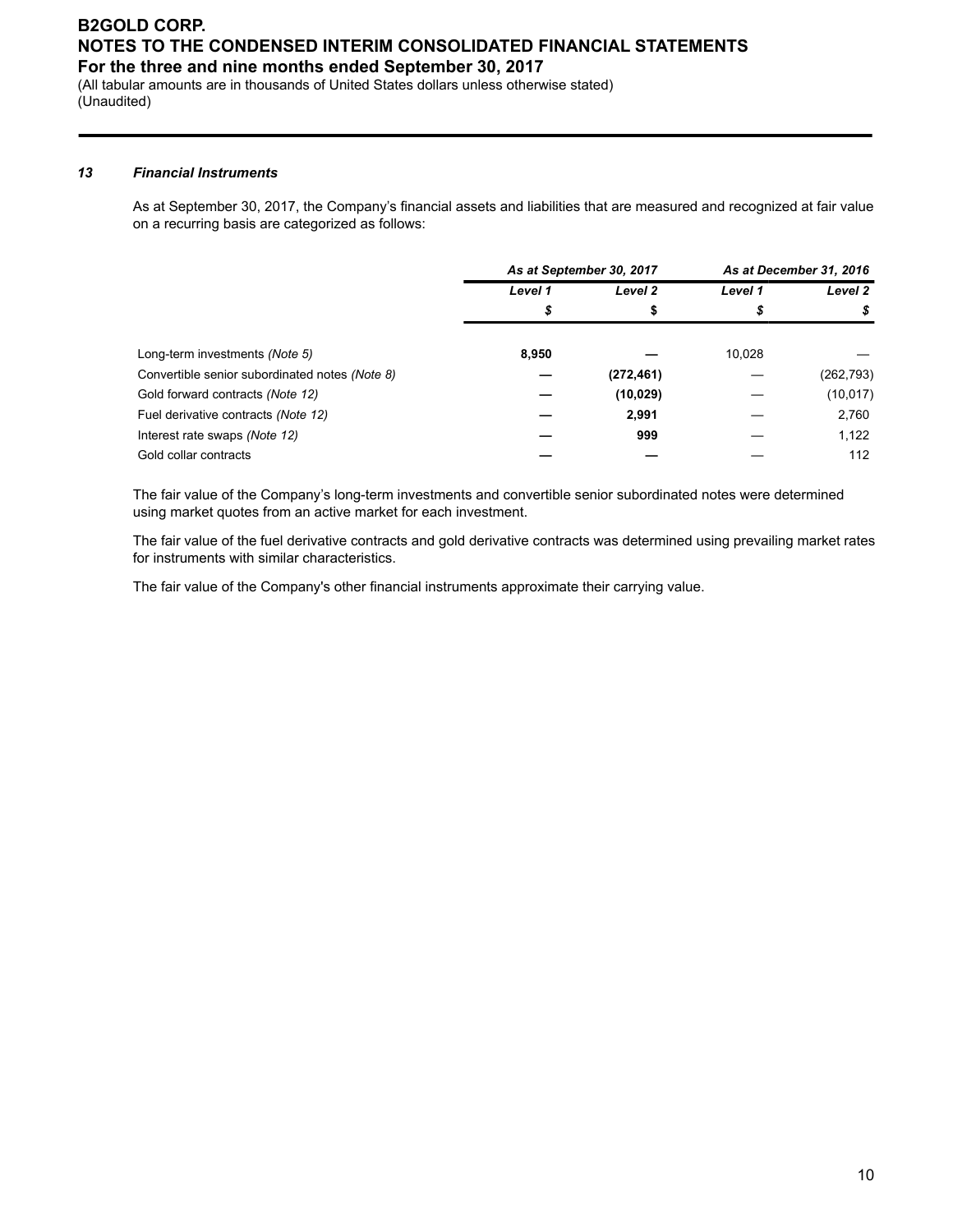(All tabular amounts are in thousands of United States dollars unless otherwise stated) (Unaudited)

#### *14 Income and other taxes*

Income tax expense differs from the amount that would result from applying the Canadian federal and provincial income tax rates to earnings from operations before taxes. These differences result from the following items:

|                                                                      | For the three<br>months ended<br>Sept. 30, 2017 | For the three<br>months ended<br>Sept. 30, 2016 | For the nine<br>months ended<br>Sept. 30, 2017 | For the nine<br>months ended<br>Sept. 30, 2016 |
|----------------------------------------------------------------------|-------------------------------------------------|-------------------------------------------------|------------------------------------------------|------------------------------------------------|
|                                                                      | \$                                              | \$                                              | \$                                             | \$                                             |
| Consolidated income before income taxes                              | 25,221                                          | 44.822                                          | 44,623                                         | 35,992                                         |
| Canadian federal and provincial income tax rates                     | 26.00%                                          | 26.00%                                          | 26.00%                                         | 26.00%                                         |
| Income tax expense at statutory rates                                | 6,557                                           | 11,654                                          | 11,602                                         | 9,358                                          |
| Increase (decrease) attributable to:                                 |                                                 |                                                 |                                                |                                                |
| Effects of different foreign statutory tax rates and tax<br>holidays | 1,119                                           | (11, 397)                                       | (16, 304)                                      | (30, 557)                                      |
| Non-deductible expenditures                                          | 3,969                                           | 1,992                                           | 9,541                                          | 5,869                                          |
| Losses for which no tax benefit has been recorded                    | (213)                                           | 5,973                                           | 11,844                                         | 21,153                                         |
| Withholding tax and minimum tax                                      | 1,227                                           | 2,690                                           | 7,355                                          | 6,108                                          |
| Change due to foreign exchange                                       | 205                                             | (3,234)                                         | (5, 557)                                       | (3,607)                                        |
| Change in accruals for tax audits                                    | 5                                               | 1,000                                           | (647)                                          | 1,000                                          |
| Amounts over provided in prior years                                 | (545)                                           |                                                 | (545)                                          |                                                |
| Tax benefit of tax holiday extension                                 |                                                 | 527                                             |                                                | (3,876)                                        |
| Changes in estimates of deferred tax assets                          | (13)                                            |                                                 | 25                                             |                                                |
| Non-deductible portion of losses (gains)                             | 517                                             | (61)                                            | 209                                            | 21                                             |
| Income tax expense                                                   | 12,828                                          | 9,144                                           | 17,523                                         | 5,469                                          |
| Current income tax, withholding and other taxes                      | 6,975                                           | 6,664                                           | 14,233                                         | 14,999                                         |
| Deferred income tax expense (recovery)                               | 5,853                                           | 2,480                                           | 3,290                                          | (9,530)                                        |
| Income tax expense                                                   | 12,828                                          | 9,144                                           | 17,523                                         | 5,469                                          |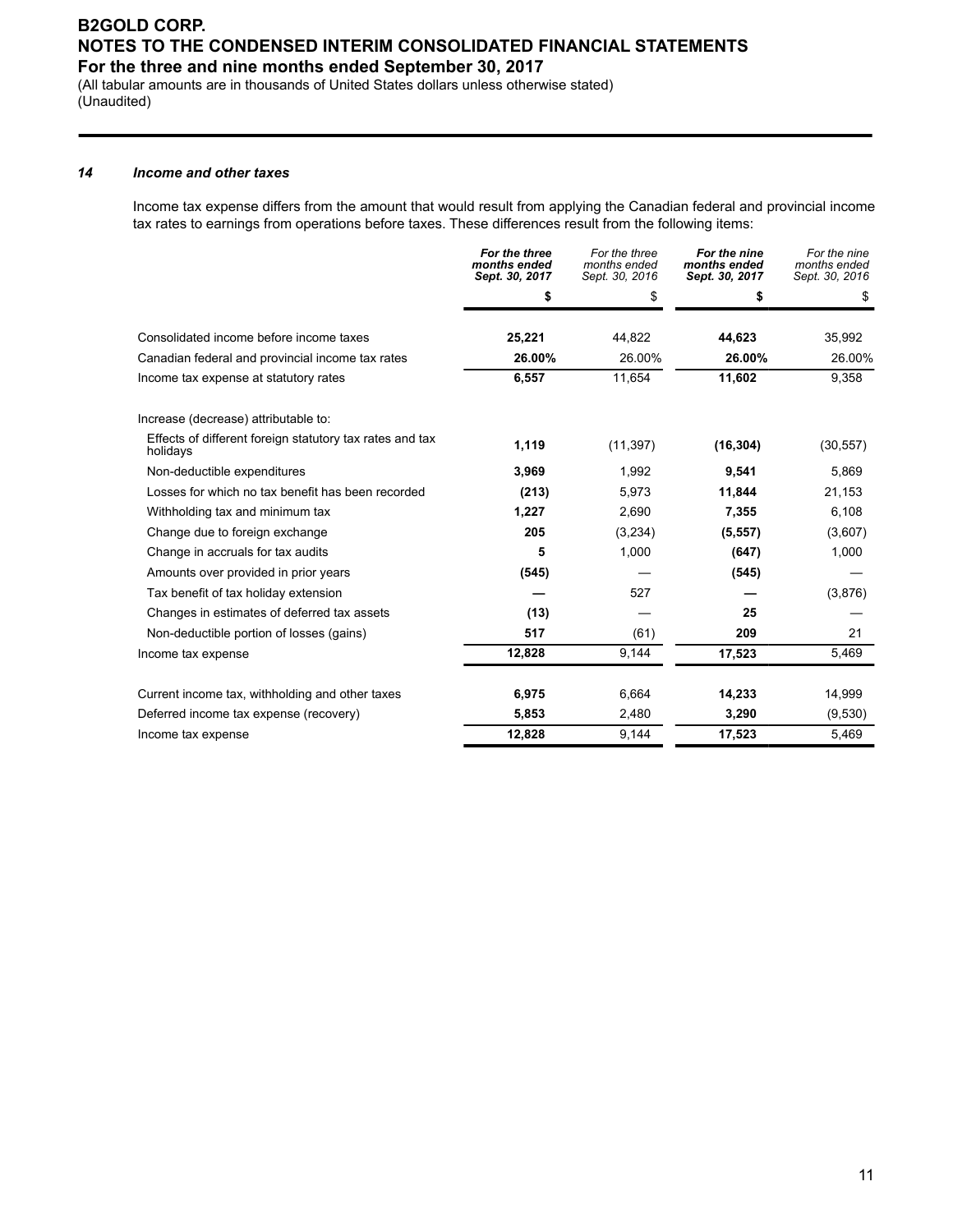(All tabular amounts are in thousands of United States dollars unless otherwise stated) (Unaudited)

#### *15 Supplementary cash flow information*

Supplementary disclosure of cash flow information is provided in the table below:

#### *Non-cash charges (credits):*

|                                                                       | For the three<br>months ended<br>Sept. 30, 2017 | For the three<br>months ended<br>Sept. 30, 2016 | For the nine<br>months ended<br>Sept. 30, 2017 | For the nine<br>months ended<br>Sept. 30, 2016 |
|-----------------------------------------------------------------------|-------------------------------------------------|-------------------------------------------------|------------------------------------------------|------------------------------------------------|
|                                                                       |                                                 | \$                                              |                                                | \$                                             |
|                                                                       |                                                 |                                                 |                                                |                                                |
| Depreciation and depletion                                            | 37,551                                          | 44,234                                          | 118,946                                        | 117,485                                        |
| Delivery into prepaid sales (Note 10)                                 | (15,000)                                        |                                                 | (45,000)                                       |                                                |
| Unrealized (gain) loss on fair value of convertible notes<br>(Note 8) | (8,046)                                         | 9,276                                           | 3,932                                          | 52,669                                         |
| Share-based payments (Note 9)                                         | 3,938                                           | 3,963                                           | 13,252                                         | 11,435                                         |
| Gain on sale of Lynn Lake royalty (Note 6)                            |                                                 |                                                 | (6, 593)                                       |                                                |
| Unrealized (gains) losses on derivative instruments                   | (2, 454)                                        | (12, 532)                                       | 16                                             | (2, 432)                                       |
| Write-down of mineral property interests (Note 6)                     | 2,046                                           | 9,749                                           | 3,485                                          | 13,616                                         |
| Write-down of long-term investments (Note 5)                          | 157                                             | 3                                               | 1,613                                          | 185                                            |
| Accretion of mine restoration provisions                              | 461                                             | 249                                             | 1,398                                          | 878                                            |
| Provision for non-recoverable input taxes                             | (208)                                           | 479                                             | 1,340                                          | 1,508                                          |
| Deferred income tax expense (recovery) (Note 14)                      | 5,853                                           | 2,480                                           | 3,290                                          | (9,530)                                        |
| Other                                                                 | 3,079                                           | (467)                                           | 5,699                                          | 4,230                                          |
|                                                                       | 27,377                                          | 57,434                                          | 101,378                                        | 190,044                                        |

#### *Changes in non-cash working capital:*

|                                          | For the three<br>months ended<br>Sept. 30, 2017 | For the three<br>months ended<br>Sept. 30, 2016 | For the nine<br>months ended<br>Sept. 30, 2017 | For the nine<br>months ended<br>Sept. 30, 2016 |
|------------------------------------------|-------------------------------------------------|-------------------------------------------------|------------------------------------------------|------------------------------------------------|
|                                          | s                                               | \$                                              |                                                | \$                                             |
| Accounts receivable and prepaids         | (1, 273)                                        | 803                                             | (4, 399)                                       | 1,373                                          |
| Value-added and other tax receivables    | 818                                             | (324)                                           | (2,940)                                        | 3,868                                          |
| Inventories                              | (2,721)                                         | (11, 292)                                       | (10, 724)                                      | (21, 112)                                      |
| Accounts payable and accrued liabilities | 2.430                                           | 1,598                                           | (171)                                          | 7,121                                          |
| Income and other taxes payables          | 3,257                                           | 2,336                                           | (4,580)                                        | (1, 851)                                       |
|                                          | 2,511                                           | (6,879)                                         | (22, 814)                                      | (10,601)                                       |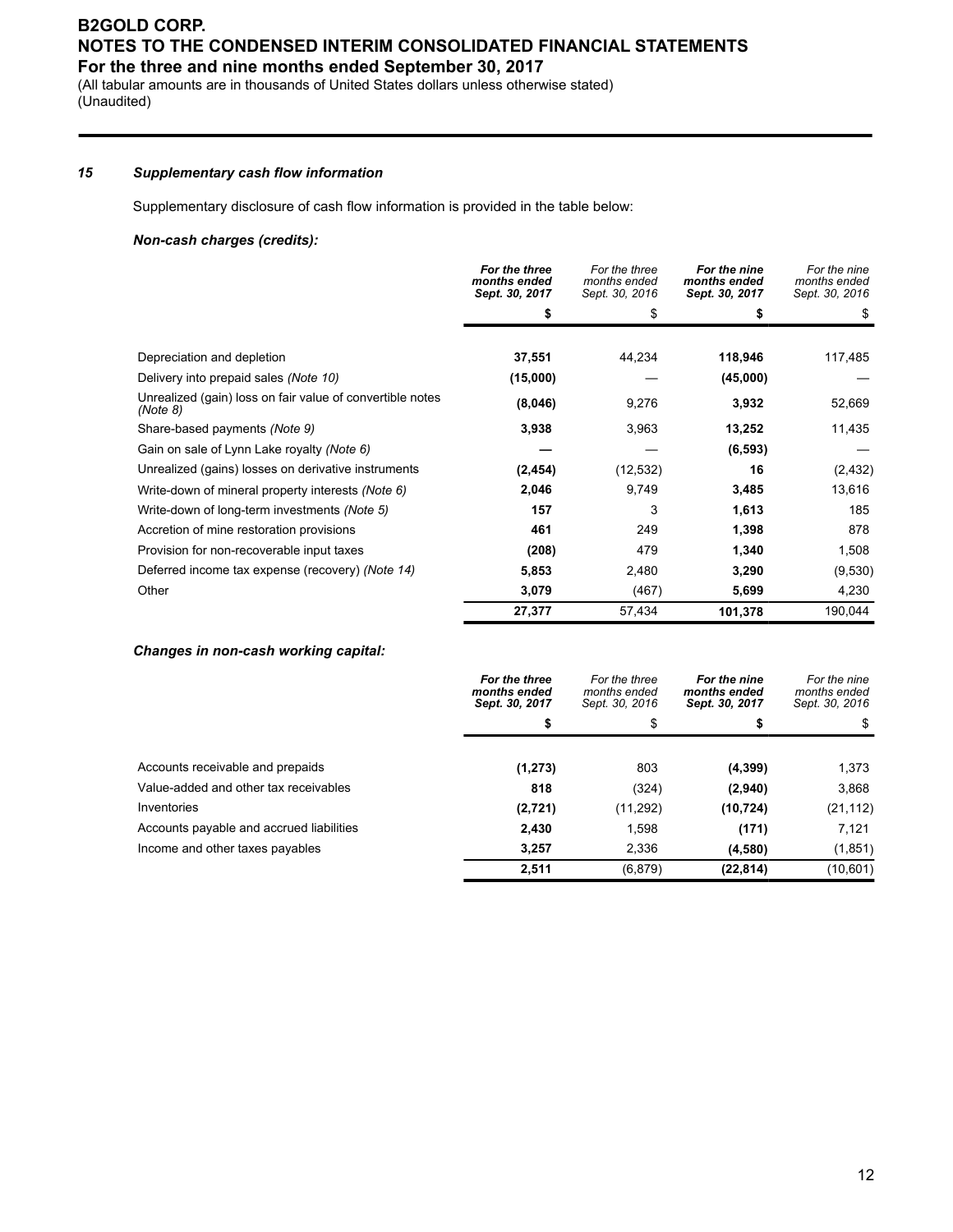(All tabular amounts are in thousands of United States dollars unless otherwise stated) (Unaudited)

#### *Other exploration and development:*

|                              | For the three<br>months ended<br>Sept. 30, 2017 | For the three<br>months ended<br>Sept. 30, 2016 | For the nine<br>months ended<br>Sept. 30, 2017 | For the nine<br>months ended<br>Sept. 30, 2016 |
|------------------------------|-------------------------------------------------|-------------------------------------------------|------------------------------------------------|------------------------------------------------|
|                              | S                                               | \$                                              |                                                | \$                                             |
| Masbate Mine, exploration    | (1, 169)                                        | (1,590)                                         | (3,979)                                        | (3,268)                                        |
| Libertad Mine, exploration   | (1,996)                                         | (1,368)                                         | (5, 465)                                       | (3,097)                                        |
| Limon Mine, exploration      | (1,929)                                         | (1, 122)                                        | (4, 155)                                       | (2, 489)                                       |
| Otjikoto Mine, exploration   | (320)                                           | (696)                                           | (753)                                          | (1, 346)                                       |
| Fekola Project, exploration  | (2, 475)                                        | (1, 151)                                        | (6, 215)                                       | (2, 437)                                       |
| Kiaka Project, exploration   | (1,685)                                         | (617)                                           | (3,639)                                        | (1, 754)                                       |
| Fekola Regional, exploration | (2,306)                                         | (1,217)                                         | (5,890)                                        | (2,912)                                        |
| Toega Project, exploration   | (1, 127)                                        | (695)                                           | (4,270)                                        | (1,635)                                        |
| Other                        | (1,935)                                         | (2,083)                                         | (6, 249)                                       | (4, 434)                                       |
|                              | (14, 942)                                       | (10, 539)                                       | (40, 615)                                      | (23, 372)                                      |

#### *Non-cash investing and financing activities:*

|                                                                    | For the three<br>months ended<br>Sept. 30, 2017 | For the three<br>months ended<br>Sept. 30, 2016 | For the nine<br>months ended<br>Sept. 30, 2017 | For the nine<br>months ended<br>Sept. 30, 2016 |
|--------------------------------------------------------------------|-------------------------------------------------|-------------------------------------------------|------------------------------------------------|------------------------------------------------|
|                                                                    | S                                               | \$                                              | æ                                              | \$                                             |
|                                                                    |                                                 |                                                 |                                                |                                                |
| Common shares issued for mineral interest                          |                                                 | 1.500                                           |                                                | 1,716                                          |
| Share-based payments, capitalized to mineral property<br>interests | 1.086                                           | 254                                             | 2,834                                          | 895                                            |
| Interest expense, capitalized to mineral property<br>interests     | 6.299                                           | 3,050                                           | 15.952                                         | 6.954                                          |
| Current liabilities relating to mineral property<br>expenditures   | 2.100                                           | 8.096                                           | 12.005                                         | 1,488                                          |

A subsidiary of the Company, Kronk Resources Inc, has \$1.1 million in cash and cash equivalents that is restricted for its own activities and not available for use by B2Gold.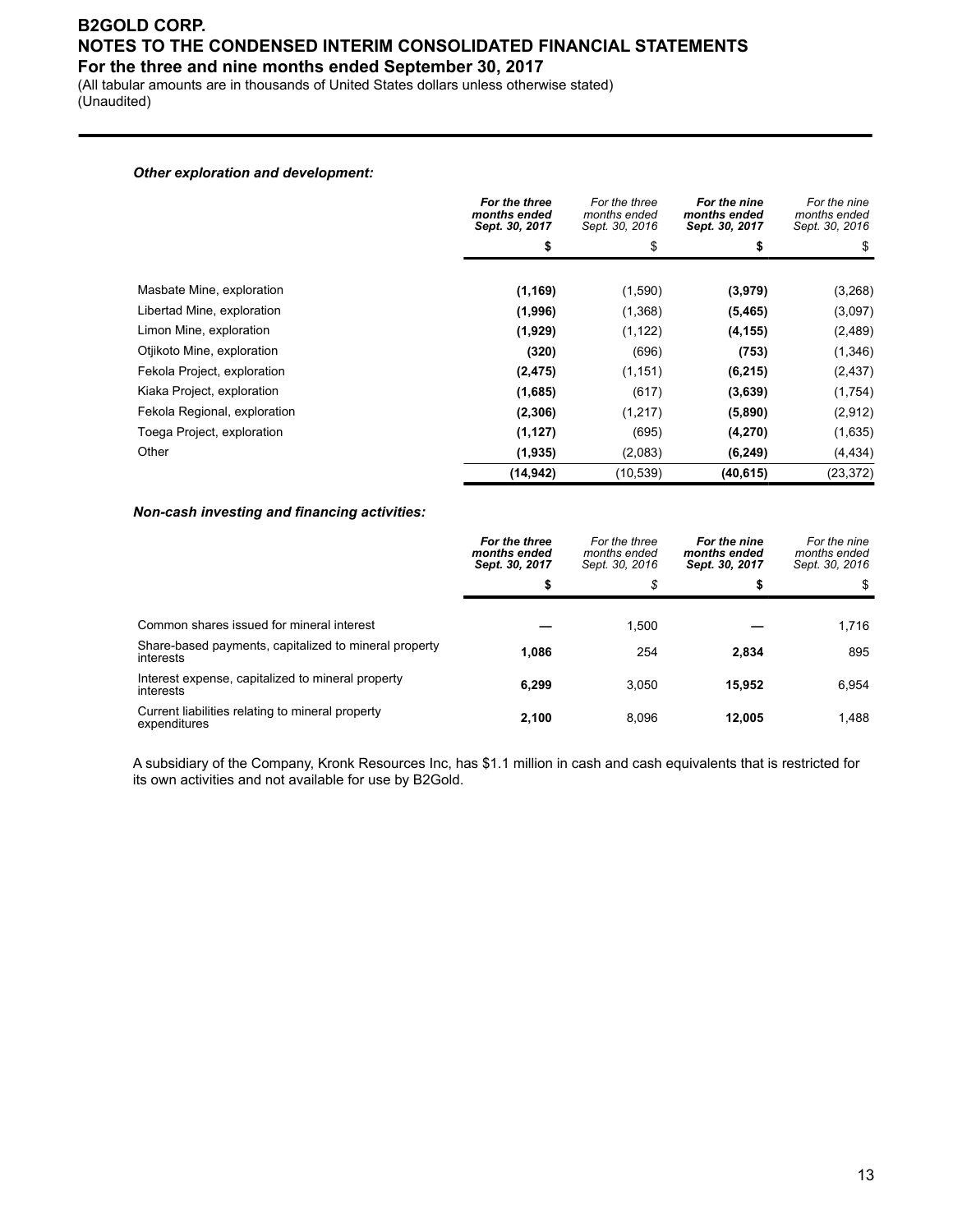(All tabular amounts are in thousands of United States dollars unless otherwise stated) (Unaudited)

#### *16 Segmented Information*

The Company's reportable operating segments include its mining operations and development projects, namely the Fekola, Otjikoto, Masbate, Libertad, and Limon mines, and the Kiaka and Gramalote projects. The "Other Mineral Properties" segment consists of the Company's interests in mineral properties which are at various stages of exploration. The "Corporate and Other" segment includes corporate operations.

The Company's segments are summarized in the following tables:

|                              | <b>Otjikoto</b><br><b>Project</b> | <b>Masbate</b><br>Mine | Libertad<br><b>Mine</b> | Limon<br>Mine | Fekola<br><b>Project</b> | Kiaka<br>Project | Gramalote<br>Project | <b>Other</b><br><b>Mineral</b><br><b>Properties</b> | Corporate<br>& Other | <b>Total</b> |  |
|------------------------------|-----------------------------------|------------------------|-------------------------|---------------|--------------------------|------------------|----------------------|-----------------------------------------------------|----------------------|--------------|--|
|                              | \$                                | \$                     | \$                      | \$            | \$                       | \$               | \$                   | \$                                                  | \$                   | \$           |  |
| External gold<br>revenue     | 64,522                            | 56,492                 | 16,721                  | 1,374         |                          |                  |                      |                                                     | 15,000               | 154,109      |  |
| Intersegment<br>gold revenue |                                   |                        | 5,018                   | 11,601        |                          |                  |                      |                                                     | (16, 619)            |              |  |
| Production costs             | 23,391                            | 24,147                 | 14,774                  | 10,465        |                          |                  |                      |                                                     |                      | 72,777       |  |
| Depreciation &<br>depletion  | 18,351                            | 9,143                  | 6,382                   | 3,675         |                          |                  |                      |                                                     | 52                   | 37,603       |  |
| Net income<br>(loss)         | 6,884                             | 13,097                 | (3,880)                 | (3,639)       | 3,621                    | 644              |                      | (1, 255)                                            | (3,079)              | 12,393       |  |
| Capital<br>expenditures      | 21,201                            | 7,283                  | 7,864                   | 6,470         | 67,793                   | 1,685            | 3,512                | 5,368                                               | 164                  | 121,340      |  |
| <b>Total assets</b>          | 479,270                           | 525,428                | 102,436                 | 67,577        | 1,159,842                | 69,045           | 61,671               | 75,395                                              | 38,535               | 2,579,199    |  |

*For the three months ended September 30, 2017*

#### *For the three months ended September 30, 2016*

|                             | Otjikoto<br>Project | <b>Masbate</b><br>Mine | Libertad<br><b>Mine</b> | Limon<br><b>Mine</b> | Fekola<br><b>Project</b> | Kiaka<br><b>Project</b> | Gramalote<br>Project | <b>Other</b><br><b>Mineral</b><br><b>Properties</b> | Corporate<br>& Other | <b>Total</b> |
|-----------------------------|---------------------|------------------------|-------------------------|----------------------|--------------------------|-------------------------|----------------------|-----------------------------------------------------|----------------------|--------------|
|                             | \$                  | \$                     | \$                      | \$                   | \$                       | \$                      | \$                   | \$                                                  | \$                   | \$           |
| Gold revenue                | 60.057              | 75,653                 | 41,886                  | 15,453               |                          |                         |                      |                                                     |                      | 193,049      |
| Production costs            | 15,830              | 24,416                 | 21,725                  | 7,971                |                          |                         |                      |                                                     |                      | 69,942       |
| Depreciation &<br>depletion | 14,181              | 11,547                 | 14,475                  | 4,031                |                          |                         |                      |                                                     | 51                   | 44,285       |
| Net income<br>(loss)        | 25,149              | 30,208                 | 3,172                   | 51                   | 1,457                    | 274                     |                      | (9, 725)                                            | (14,908)             | 35,678       |
| Capital<br>expenditures     | 8,219               | 6,502                  | 3,655                   | 3,450                | 65,330                   | 617                     | 1,990                | 3,977                                               | 25                   | 93,765       |
| Total assets                | 470.336             | 517.484                | 126,538                 | 72.549               | 807.331                  | 62.013                  | 46.001               | 57.656                                              | 74,225               | 2,234,133    |
|                             |                     |                        |                         |                      |                          |                         |                      |                                                     |                      |              |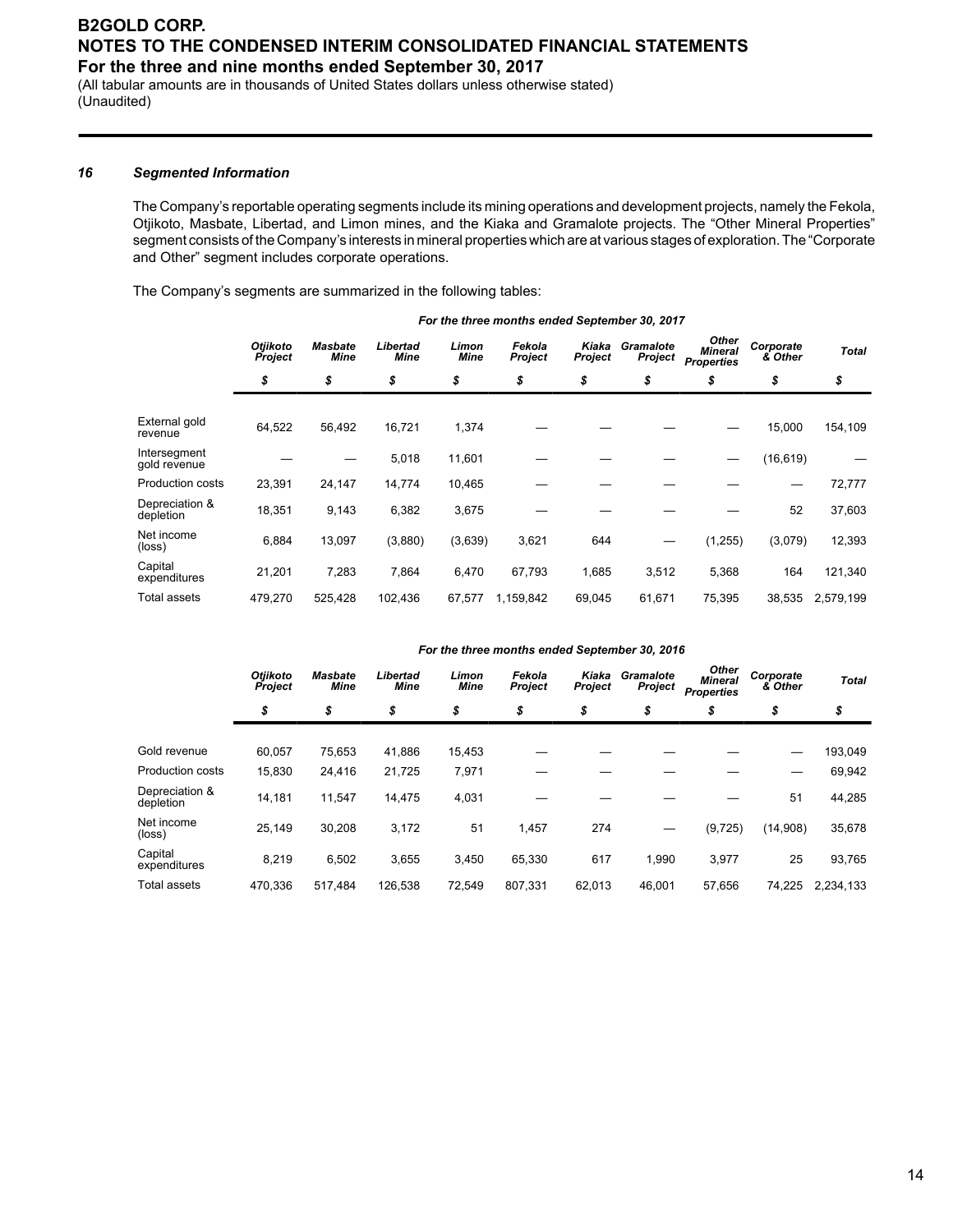(All tabular amounts are in thousands of United States dollars unless otherwise stated) (Unaudited)

|                              |                     | For the nine months ended September 30, 2017 |                  |               |                   |                  |                      |                                                     |                      |              |  |  |  |  |
|------------------------------|---------------------|----------------------------------------------|------------------|---------------|-------------------|------------------|----------------------|-----------------------------------------------------|----------------------|--------------|--|--|--|--|
|                              | Otjikoto<br>Project | <b>Masbate</b><br>Mine                       | Libertad<br>Mine | Limon<br>Mine | Fekola<br>Project | Kiaka<br>Project | Gramalote<br>Project | <b>Other</b><br><b>Mineral</b><br><b>Properties</b> | Corporate<br>& Other | <b>Total</b> |  |  |  |  |
|                              | \$                  | \$                                           | \$               | \$            | \$                | \$               | \$                   | \$                                                  | \$                   | \$           |  |  |  |  |
| External gold<br>revenue     | 167,169             | 184,413                                      | 65,377           | 2,728         |                   |                  |                      |                                                     | 45,000               | 464,687      |  |  |  |  |
| Intersegment<br>gold revenue |                     |                                              | 19,670           | 29,067        |                   |                  |                      |                                                     | (48, 737)            |              |  |  |  |  |
| Production costs             | 60,292              | 78,725                                       | 54,063           | 27,542        |                   |                  |                      |                                                     |                      | 220,622      |  |  |  |  |
| Depreciation &<br>depletion  | 47,570              | 27,373                                       | 30,922           | 13,081        |                   |                  |                      |                                                     | 148                  | 119,094      |  |  |  |  |
| Net income<br>(loss)         | 28,465              | 56,035                                       | (11, 943)        | (16, 939)     | 5,193             | 2,012            |                      | (1, 267)                                            | (34, 456)            | 27,100       |  |  |  |  |
| Capital<br>expenditures      | 36,841              | 40,459                                       | 23,602           | 15,131        | 214,324           | 3,639            | 8,692                | 16,408                                              | 281                  | 359,377      |  |  |  |  |
| Total assets                 | 479,270             | 525,428                                      | 102,436          | 67,577        | 1,159,842         | 69,045           | 61,671               | 75,395                                              | 38,535               | 2,579,199    |  |  |  |  |

#### *For the nine months ended September 30, 2016*

|                               | Otjikoto<br><b>Project</b> | <b>Masbate</b><br><b>Mine</b> | Libertad<br><b>Mine</b> | Limon<br><b>Mine</b> | Fekola<br><b>Project</b> | Kiaka<br><b>Project</b> | Gramalote<br>Project | <b>Other</b><br><b>Mineral</b><br><b>Properties</b> | Corporate<br>& Other | <b>Total</b> |
|-------------------------------|----------------------------|-------------------------------|-------------------------|----------------------|--------------------------|-------------------------|----------------------|-----------------------------------------------------|----------------------|--------------|
|                               | \$                         | \$                            | \$                      | \$                   | \$                       | \$                      | \$                   | \$                                                  | \$                   | \$           |
|                               |                            |                               |                         |                      |                          |                         |                      |                                                     |                      |              |
| Gold revenue                  | 146,476                    | 199.502                       | 115.097                 | 41,029               |                          |                         |                      |                                                     |                      | 502,104      |
| <b>Production costs</b>       | 43,126                     | 69.047                        | 60.817                  | 24,742               |                          |                         |                      |                                                     |                      | 197,732      |
| Depreciation &<br>depletion   | 37,430                     | 30,890                        | 37,042                  | 12,123               |                          |                         |                      |                                                     | 152                  | 117,637      |
| Net income<br>$(\text{loss})$ | 46,938                     | 83,721                        | 8,523                   | (3,896)              | 1,371                    | 94                      |                      | (9,605)                                             | (96, 623)            | 30,523       |
| Capital<br>expenditures       | 35,196                     | 25,530                        | 17.084                  | 7,778                | 164.056                  | 1,754                   | 4,806                | 8,980                                               | (255)                | 264,929      |
| Total assets                  | 470.336                    | 517.484                       | 126,538                 | 72.549               | 807.331                  | 62.013                  | 46.001               | 57.656                                              | 74.225               | 2,234,133    |

The Company's mining interests are located in the following geographical locations:

|                  | September 30, 2017 | December 31, 2016 |
|------------------|--------------------|-------------------|
|                  | \$                 | \$                |
| Mining interests |                    |                   |
| Mali             | 1,169,275          | 923,122           |
| Philippines      | 429,311            | 413,113           |
| Namibia          | 378,629            | 387,874           |
| Nicaragua        | 114,192            | 122,095           |
| Colombia         | 90,687             | 82,728            |
| Burkina Faso     | 81,793             | 72,422            |
| Finland          | 2,044              | 1,642             |
| Canada           | 619                | 487               |
| Other            | 957                | 597               |
|                  | 2,267,507          | 2,004,080         |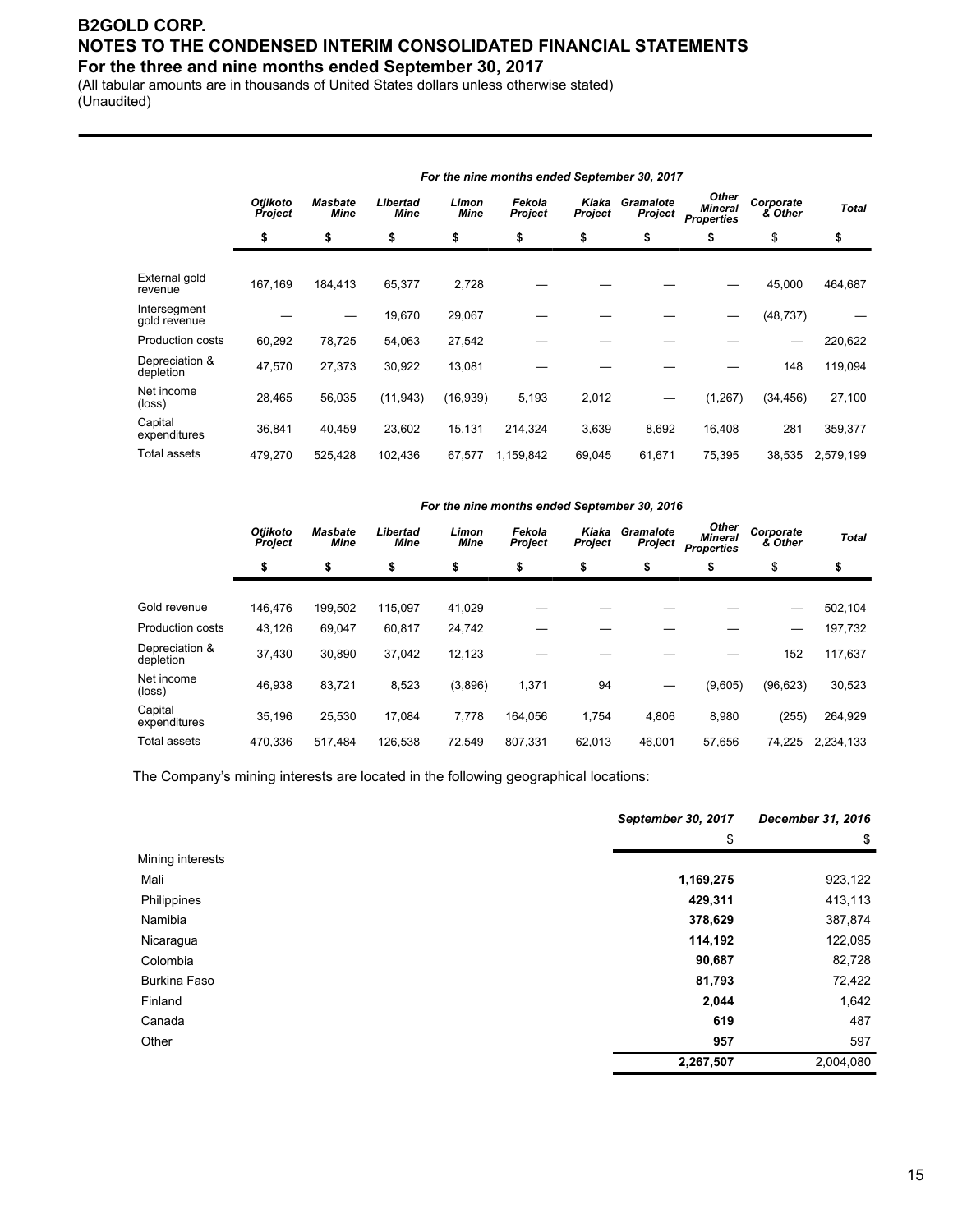(All tabular amounts are in thousands of United States dollars unless otherwise stated) (Unaudited)

#### *17 Commitments*

As at September 30, 2017, the Company had the following commitments (in addition to those disclosed elsewhere in these financial statements):

- For payments of \$4.5 million for Fekola Project equipment and development costs, of which \$3.5 million is expected to be incurred in 2017 and \$1.0 million is expected to be incurred in 2018.
- For payments of \$12.1 million for mobile equipment at the Masbate Mine, \$8.5 million of which is expected to be incurred in 2017 and \$3.6 million of which is expected to be incurred in 2018.
- For payments of \$2.2 million for upgrades to the power plant at the Masbate Mine, all of which is expected to be incurred in 2017.
- For payments of \$3.5 million for construction of a Solar Plant at the Otjikoto Mine, \$2.2 million of which is expected to be incurred in 2017 and \$1.3 million of which is expected to be incurred in 2018.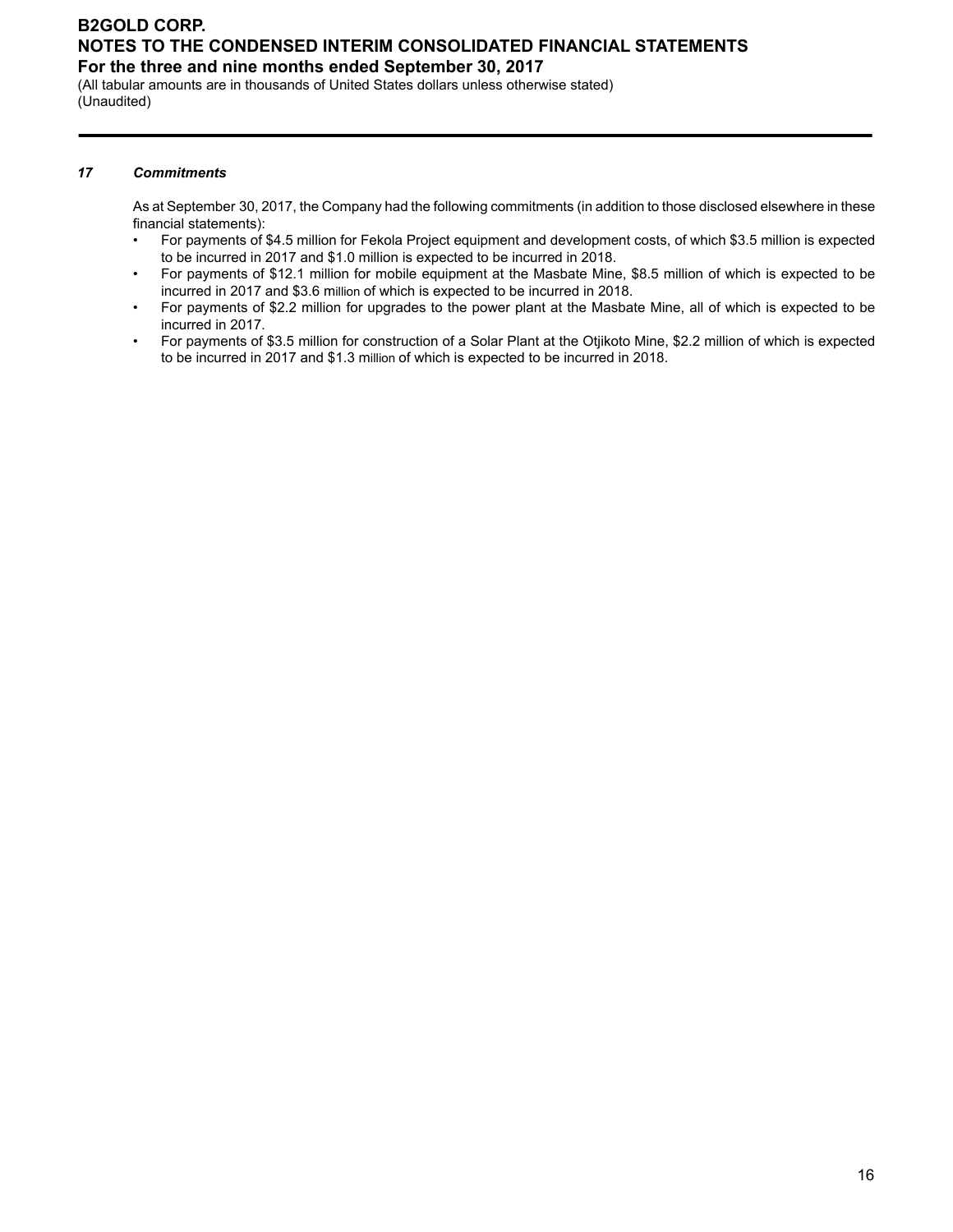# **B2GOLD CORP. MINING INTERESTS SCHEDULE (NOTE 18)**

**For the nine months ended September 30, 2017**

(All tabular amounts are in thousands of United States dollars) (Unaudited)

|                                                                                    |                                       |                          | Cost                     |                          |                                                |                                        |                                       | <b>Accumulated depreciation</b> | <b>Net carrying value</b> |                                        |                         |                        |
|------------------------------------------------------------------------------------|---------------------------------------|--------------------------|--------------------------|--------------------------|------------------------------------------------|----------------------------------------|---------------------------------------|---------------------------------|---------------------------|----------------------------------------|-------------------------|------------------------|
|                                                                                    | <b>Balance at</b><br>Dec. 31,<br>2016 | <b>Additions</b>         | Disposals/<br>write-offs | <b>Reclass</b>           | <b>Cumulative</b><br>translation<br>adjustment | <b>Balance at</b><br>Sept. 30,<br>2017 | <b>Balance at</b><br>Dec. 31,<br>2016 | <b>Depreciation</b>             | Disposals/<br>write-offs  | <b>Balance at</b><br>Sept. 30,<br>2017 | As at Sept.<br>30, 2017 | As at Dec.<br>31, 2016 |
|                                                                                    | \$                                    | \$                       | \$                       | \$                       | \$                                             | \$                                     | \$                                    | \$                              | \$                        | \$                                     | \$                      | \$                     |
| Property, plant and equipment (depletable)                                         |                                       |                          |                          |                          |                                                |                                        |                                       |                                 |                           |                                        |                         |                        |
| Otjikoto                                                                           | 481,378                               | 36,500                   | (2,460)                  | 2,464                    |                                                | 517,882                                | (95, 698)                             | (49, 045)                       | 224                       | (144, 519)                             | 373,363                 | 385,680                |
| Masbate                                                                            | 517,457                               | 43,749                   | $\hspace{0.05cm}$        | —                        |                                                | 561,206                                | (165, 224)                            | (27, 551)                       |                           | (192, 775)                             | 368,431                 | 352,233                |
| Libertad                                                                           | 300,816                               | 23,697                   | (224)                    |                          |                                                | 324,289                                | (226, 488)                            | (32, 322)                       | 63                        | (258, 747)                             | 65,542                  | 74,328                 |
| Limon                                                                              | 151,186                               | 15,834                   | (894)                    |                          | $\overline{\phantom{0}}$                       | 166,126                                | (107, 255)                            | (15, 151)                       | 771                       | (121, 635)                             | 44,491                  | 43,931                 |
|                                                                                    | 1,450,837                             | 119,780                  | (3, 578)                 | 2,464                    |                                                | 1,569,503                              | (594, 665)                            | (124, 069)                      | 1,058                     | (717, 676)                             | 851,827                 | 856,172                |
| Undeveloped mineral interests                                                      |                                       |                          |                          |                          |                                                |                                        |                                       |                                 |                           |                                        |                         |                        |
| Masbate                                                                            | 60,880                                | $\overline{\phantom{m}}$ | $\qquad \qquad -$        |                          | $\qquad \qquad -$                              | 60,880                                 | $\overline{\phantom{m}}$              | $\overline{\phantom{0}}$        | $\overline{\phantom{m}}$  | $\hspace{0.05cm}$                      | 60,880                  | 60,880                 |
| Mine under construction                                                            |                                       |                          |                          |                          |                                                |                                        |                                       |                                 |                           |                                        |                         |                        |
| Fekola                                                                             | 908,855                               | 243,848                  | $=$                      | $-$                      | $\equiv$                                       | 1,152,703                              | $=$                                   | $\overline{\phantom{0}}$        | $\equiv$                  |                                        | 1,152,703               | 908,855                |
| Exploration & evaluation properties (non-depletable)                               |                                       |                          |                          |                          |                                                |                                        |                                       |                                 |                           |                                        |                         |                        |
| Kiaka                                                                              | 64,907                                | 3,844                    |                          |                          |                                                | 68,751                                 |                                       |                                 |                           |                                        | 68,751                  | 64,907                 |
| Mocoa                                                                              | 29,004                                | 12                       |                          |                          |                                                | 29,016                                 |                                       |                                 |                           |                                        | 29,016                  | 29,004                 |
| Fekola Regional                                                                    | 9,326                                 | 5,890                    |                          |                          |                                                | 15,216                                 |                                       |                                 |                           |                                        | 15,216                  | 9,326                  |
| Toega                                                                              | 4,819                                 | 4,270                    |                          |                          |                                                | 9,089                                  |                                       |                                 |                           |                                        | 9,089                   | 4,819                  |
| Other                                                                              | 15,906                                | 6,245                    | (1,292)                  |                          |                                                | 20,859                                 |                                       |                                 |                           |                                        | 20,859                  | 15,906                 |
|                                                                                    | 123,962                               | 20,261                   | (1,292)                  | $\overline{\phantom{m}}$ | $\qquad \qquad -$                              | 142,931                                | $\overline{\phantom{m}}$              | $\qquad \qquad \longleftarrow$  | $\overline{\phantom{m}}$  | $\hspace{0.1mm}-\hspace{0.1mm}$        | 142,931                 | 123,962                |
| Corporate                                                                          |                                       |                          |                          |                          |                                                |                                        |                                       |                                 |                           |                                        |                         |                        |
| Office, furniture & equipment                                                      | 1,827                                 | 281                      | $\equiv$                 | $\overline{\phantom{0}}$ | $\equiv$                                       | 2,108                                  | (1,340)                               | (149)                           | $\qquad \qquad -$         | (1,489)                                | 619                     | 487                    |
|                                                                                    | 2,546,361                             | 384,170                  | (4,870)                  | 2,464                    | $\qquad \qquad -$                              | 2,928,125                              | (596,005)                             | (124, 218)                      | 1,058                     | (719, 165)                             | 2,208,960               | 1,950,356              |
|                                                                                    |                                       |                          |                          |                          |                                                |                                        |                                       |                                 |                           |                                        |                         |                        |
| Investments in joint ventures (accounted for using the equity method)<br>Gramalote | 53,724                                | 7,947                    |                          | $\overline{\phantom{0}}$ |                                                | 61,671                                 | $\overline{\phantom{0}}$              | $\overline{\phantom{0}}$        |                           |                                        | 61,671                  | 53,724                 |
|                                                                                    |                                       |                          |                          |                          |                                                |                                        |                                       |                                 |                           |                                        |                         |                        |
|                                                                                    | 2,600,085                             | 392.117                  | (4,870)                  | 2,464                    | $\overline{\phantom{0}}$                       | 2,989,796                              | (596,005)                             | (124, 218)                      | 1,058                     | (719, 165)                             | 2,270,631               | 2,004,080              |